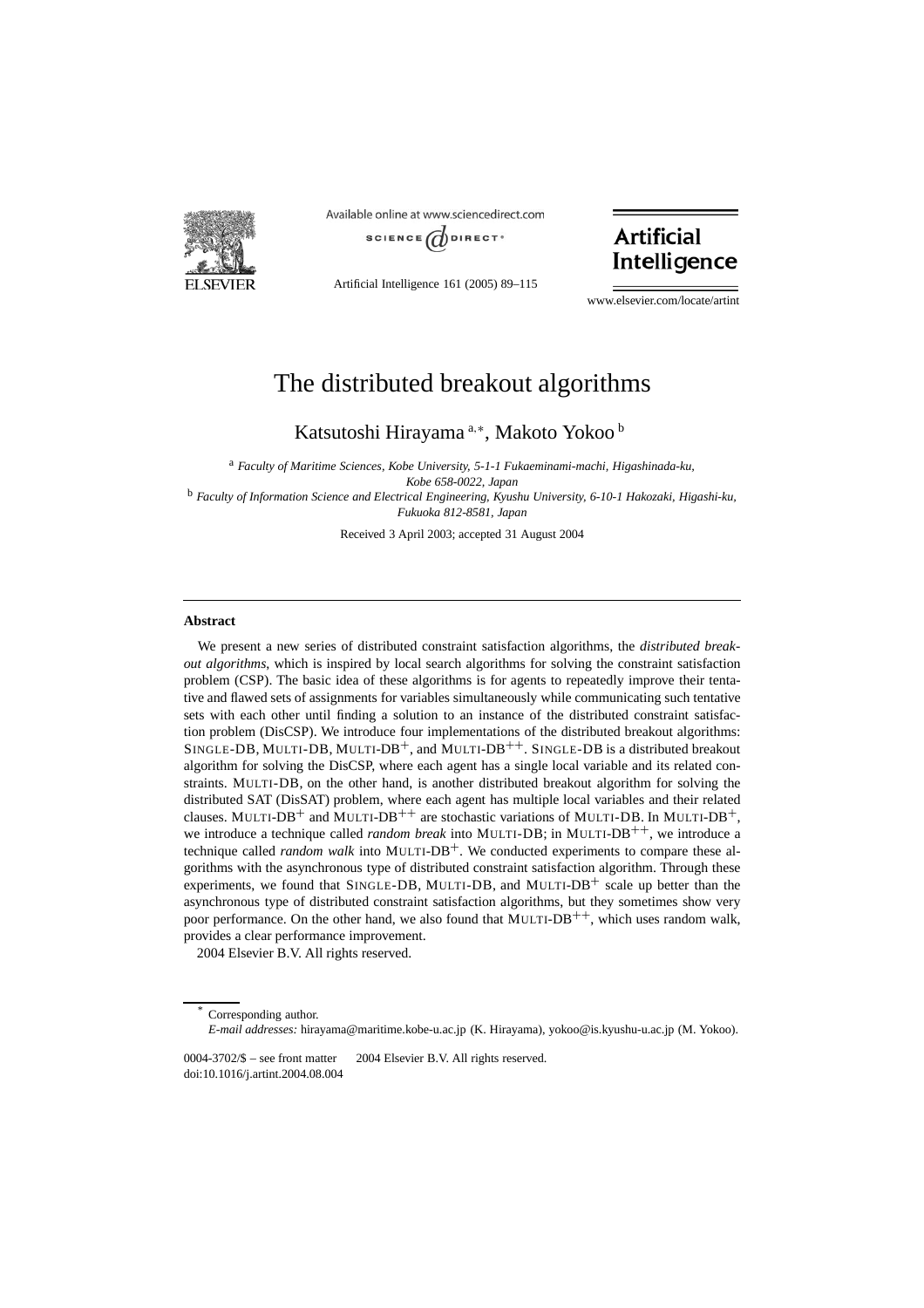*Keywords:* Distributed constraint satisfaction; Local search; SAT; Coordination

# **1. Introduction**

The *distributed constraint satisfaction problem* (DisCSP) [23,25] is a constraint satisfaction problem (CSP) in which variables and constraints are distributed among multiple agents. Even though the definition of CSP is very simple, a surprisingly wide variety of problems in computer science can be formalized as CSPs. Similarly, various application problems in Multi-Agent Systems (MAS) that are concerned with finding a consistent combination of agent actions (e.g., the distributed resource allocation problem [4], the distributed scheduling problem [21], the distributed interpretation task [14], and the multiagent truth maintenance task [11]) can be formalized as DisCSPs. Therefore, we have considered an efficient distributed algorithm for solving the DisCSP as an important infrastructure in MAS.

The authors have previously presented two distributed algorithms for solving the DisCSP, called the *asynchronous backtracking algorithm* (ABT) and the *asynchronous weak-commitment search algorithm* (AWC) [25]. These algorithms are similar in their basic operations: in both algorithms, a priority order is defined among agents, and agents exchange their current assignments for variables and change their assignments concurrently and asynchronously so that the assignments are consistent with those of higher-priority agents. A major difference between ABT and AWC is the operation at dead-ends, that is, the operation invoked when an agent cannot find a consistent assignment for its variable. In ABT, an agent backtracks at dead-ends by sending a *nogood*, a combination of value assignments that cannot be a part of a solution, to a higherpriority agent to request that it change an assignment. On the other hand, in AWC, an agent uses a technique called *weak-commitment*, where an agent gives up the attempt to satisfy its constraints and delegates them to other agents by raising its own priority. While doing this, an agent can send nogoods to other agents so that they will not take the value assignments specified in the nogoods. Experimental evaluation shows that AWC greatly outperforms ABT in finding solutions to some hard DisCSP instances [25].

In ABT and AWC, *nogood learning* plays an important role in the search performance. A nogood learning technique specifies how an agent generates/stores nogoods. By making each agent generate/store all nogoods, both ABT and AWC are guaranteed to be complete, and, moreover, the communication cost of AWC can be dramatically reduced [8]. However, especially when solving critically hard DisCSP instances, both algorithms are likely to produce a huge number of nogoods, and some agents may hence consume a lot of memory to store these nogoods as well as a lot of computation to check them. This problem can be serious, especially when an agent has to solve a DisCSP instance when it's permitted to use only a limited amount of memory.

In this paper, we introduce a new series of distributed constraint satisfaction algorithms called the *distributed breakout algorithms*. Since these algorithms do not have to rely on nogood learning, they can operate in a situation where each agent has a limited amount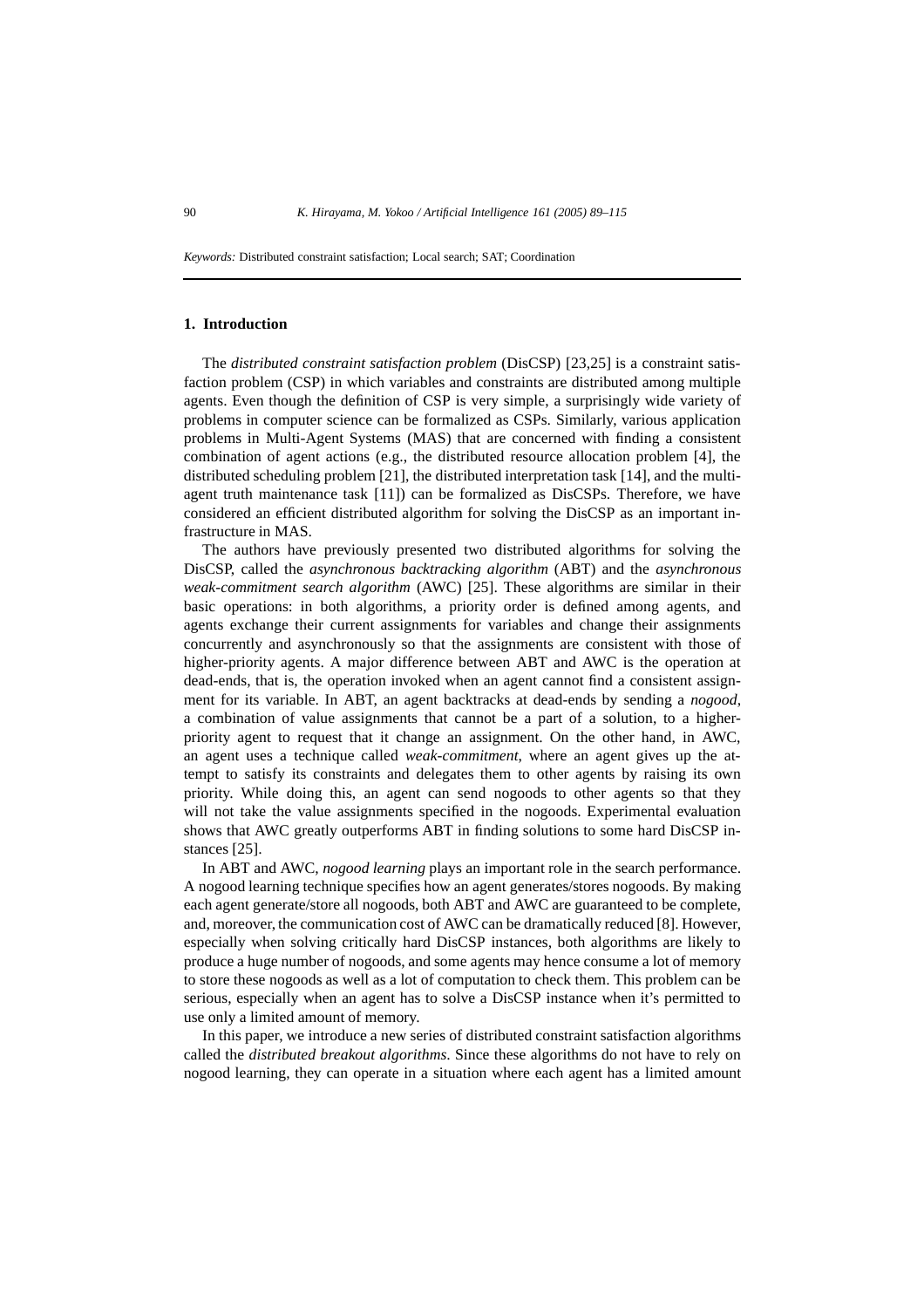of memory. These algorithms are inspired by local search algorithms for the (centralized) CSP, such as the heuristic repair method [15], the breakout algorithm [16], and GSAT [17]. The basic idea of the distributed breakout algorithms is that the agents repeatedly improve their tentative and flawed sets of assignments for variables simultaneously while communicating such tentative sets with each other until finding a solution to a DisCSP instance. To realize this, each agent first sets an initial set of assignments for its variables and exchanges the set with its *neighbors*, then alternates as follows until finding a solution to a DisCSP instance.

- (1) Each agent searches for the candidate for the next set of assignments that would reduce a *cost* and exchanges information on the candidate with its neighbors to resolve potential conflicts.
- (2) Each agent sets the candidate as a new set of assignments if the candidate still remains valid after the conflict resolution process. Then, it exchanges a set of assignments with its neighbors.

In this procedure, the agents can sometimes be trapped in a *local minimum*, where no agent can reduce a cost while some agent has a flawed set of assignments, on the way to a solution to a DisCSP instance. To escape from such local minima, the procedure adopts a simple escaping technique called *breakout at quasi-local minima*.

We introduce four implementations of the distributed breakout algorithms: SINGLE-DB [24], MULTI-DB [9], MULTI-DB<sup>+</sup>, and MULTI-DB<sup>++</sup>. SINGLE-DB is a distributed breakout algorithm that is basically designed for the DisCSP where each agent has a single local variable and its related constraints. Also, it uses a simple and deterministic conflict resolution technique when selecting valid candidates for the next set of assignments for variables. MULTI-DB is a distributed breakout algorithm that solves the distributed SAT (DisSAT) problem where each agent has multiple local variables and their related clauses. Moreover, it uses a sophisticated and deterministic conflict resolution technique that allows agents to perform more simultaneous assignment changes leading to a rapid cost decrease. Both MULTI-DB<sup>+</sup> and MULTI-DB<sup>++</sup> are extensions of MULTI-DB, and they both basically follow the same procedure as MULTI-DB does, but they are extended to behave in a stochastic manner. More specifically, we devise two stochastic techniques called *random break* and *random walk*; we introduce random break into MULTI-DB and call the resultant algorithm MULTI-DB<sup>+</sup> and random walk into MULTI-DB<sup>+</sup>, calling the resultant algorithm MULTI- $DB^{++}$ .

The remaining parts of this paper are organized as follows. First, in Section 2, we give the background of this work, including the definition of DisCSP and the outline of a local search algorithm for the CSP. Next, after describing the generic distributed breakout algorithm in Section 3, we present a series of implementations: SINGLE-DB in Section 4 and MULTI-DB and its stochastic variations in Section 5. We then experimentally evaluate these implementations in Section 6 and finally conclude this work in Section 7.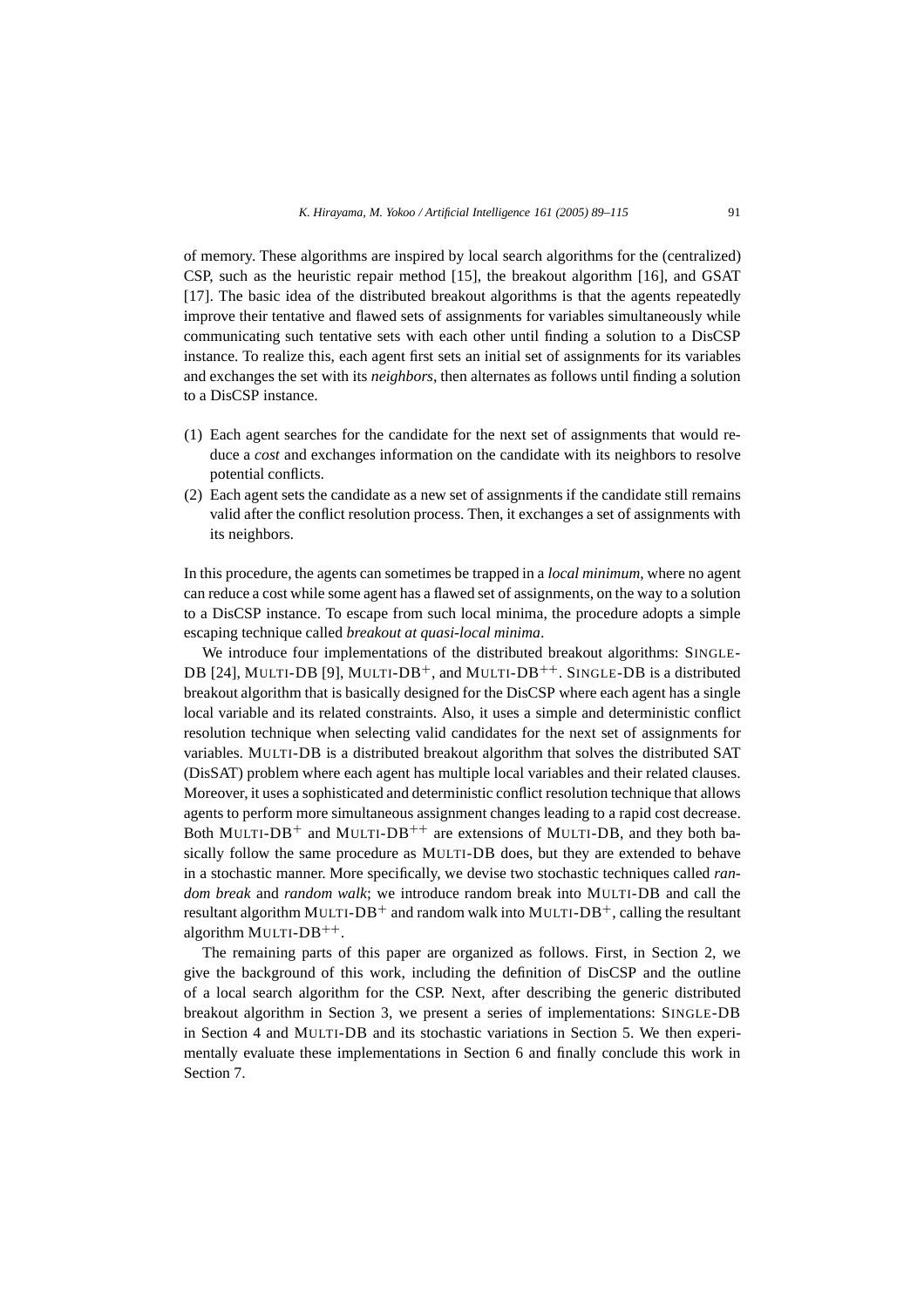# **2. Background**

In this section, as background of this work, we first introduce the definition of DisCSP with two illustrative examples: the distributed graph coloring problem and the DisSAT problem, then give the outline of a local search algorithm for the CSP.

#### *2.1. DisCSP*

The CSP consists of *n* variables  $x_1, x_2, \ldots, x_n$ , whose values are taken from finite and discrete domains  $D_1, D_2, \ldots, D_n$ , respectively, and a set of constraints on their values. A constraint can be described as a *nogood*, i.e., a set of values for some variables that are prohibited for the variables. A nogood is violated when its corresponding variables actually take the values appearing in the nogood. A solution to the CSP is an assignment of values for all of the variables whereby no nogood is violated. The problem of finding a solution to the CSP is known to be NP-complete.

The DisCSP is a CSP in which variables and constraints are distributed among multiple agents. It consists of the following:

- a set of *agents*,  $1, 2, \ldots, k$ ,
- a set of CSPs,  $P_1, P_2, \ldots, P_k$ , such that  $P_i$  belongs to agent *i* and consists of
	- · a set of *local variables* whose values are controlled by agent *i*,
	- · a set of *intra-agent constraints*, each of which is defined over agent *i*'s local variables,
	- · a set of *inter-agent constraints*, each of which is defined over agent *i*'s local variables and other agents' local variables.

A solution to the DisCSP is a set of solutions to all of the agents' CSPs, i.e., a state where all of the agents find sets of assignments of values for their local variables whereby no intra/inter-agent constraint is violated. Obviously, the problem of finding a solution to the DisCSP is NP-complete.

Fig. 1 illustrates an example of a DisCSP, the distributed graph coloring problem. The graph coloring problem is a problem that requires finding a color (among available colors) for each node of a given graph such that no adjacent pair of nodes has the same color. By considering a node as a variable and a link as a constraint, the graph coloring problem can be mapped into the CSP. The distributed graph coloring problem involves nodes and links that are distributed among agents such that each agent has some nodes and all of the links that are connected to the nodes. In Fig. 1, there are three agents, 1, 2, 3, each of which has nodes in the corresponding ellipse and links that are connected to the nodes. For example, agent 1 has the nodes  $n_1$  and  $n_2$  and the links  $l_{12}$ ,  $l_{13}$ , and  $l_{26}$ . In other words, agent 1 has a CSP instance consisting of local variables derived from  $n_1$  and  $n_2$ , intra-agent constraints derived from *l*12, and inter-agent constraints derived from *l*<sup>13</sup> and *l*26.

Next, we introduce the DisSAT problem as another example of the DisCSP. The propositional satisfiability (SAT) problem is the problem of finding a *model* for a propositional formula, i.e., a truth assignment for variables in a formula that makes the formula true. A formula is typically described in *Conjunctive Normal Form* (CNF), and we hence call it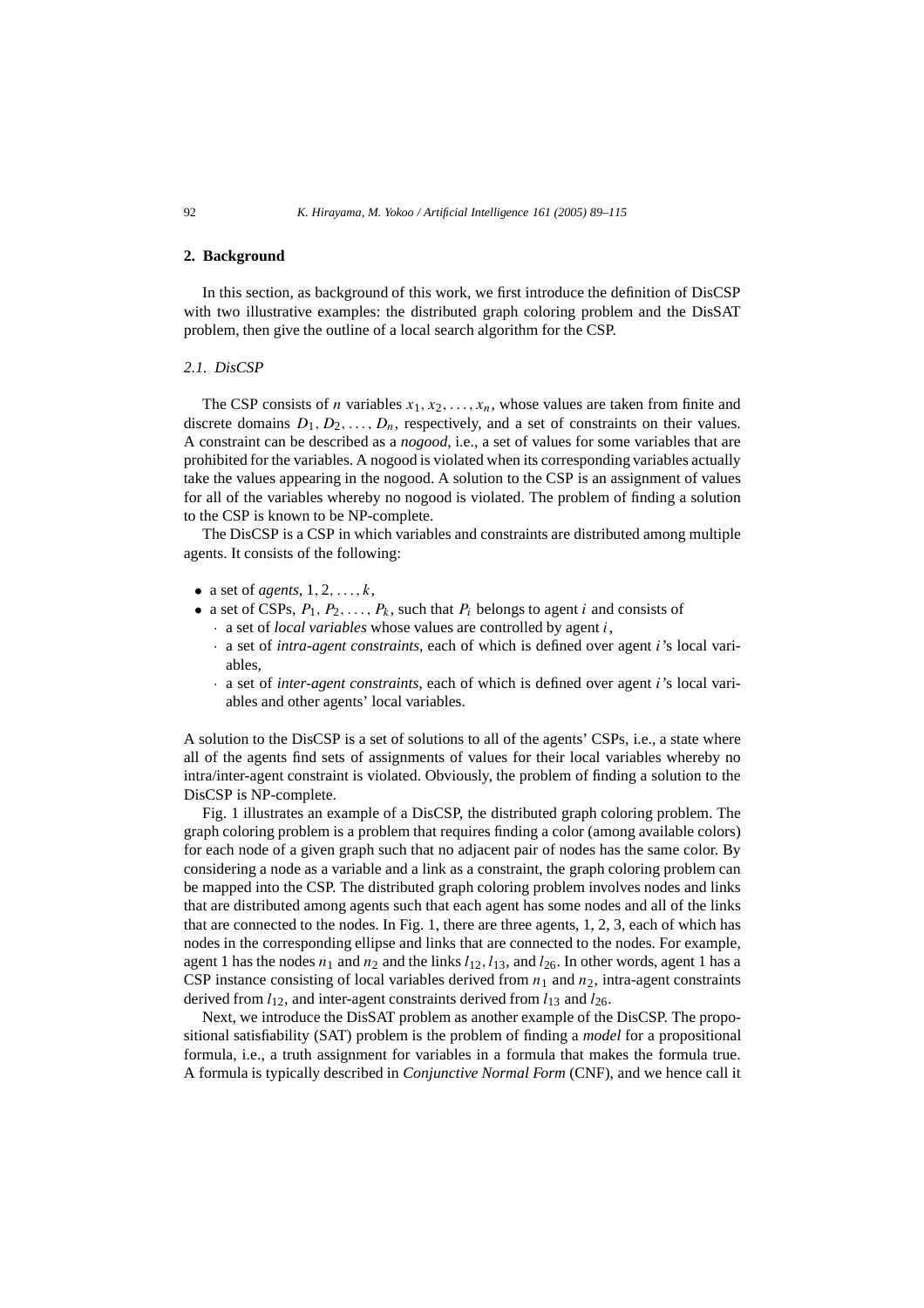

Fig. 1. Distributed graph coloring problem.

| <i>agent</i> 1                | agent 2                          |
|-------------------------------|----------------------------------|
| $(x_1, x_2) = (0, 0)$         | $(x_3, x_4) = (2, 2)$            |
| $C_1: x_1 \vee x_2$           | $C_3: x_3 \vee x_4$              |
| $C_2: \neg x_1 \vee \neg x_2$ | $C_4$ : $\neg x_3 \vee \neg x_4$ |
| $C_5: \neg x_1 \vee \neg x_3$ | $C_5: \neg x_1 \vee \neg x_3$    |
| $C_6: \neg x_2 \vee \neg x_4$ | $C_6$ : $\neg x_2 \vee \neg x_4$ |
|                               |                                  |

Fig. 2. DisSAT problem.

a CNF formula. A CNF formula consists of a set of clauses, where a *clause* is a disjunction of a number of literals and a *literal* is a variable or its negation. Given a CNF formula consisting of a set of clauses  $C_1, C_2, \ldots, C_m$  on the variables  $x_1, x_2, \ldots, x_n$ , the problem is to determine whether the formula  $C_1 \wedge C_2 \wedge \cdots \wedge C_m$  is satisfiable. This decision problem was one of the first problems shown to be NP-complete. The SAT problem has attracted considerable attention recently in the AI community since many AI tasks, such as planning [12], theorem proving, and etc., can be encoded into it.

The DisSAT problem is the problem of finding models for formulae of multiple agents. Each agent in the DisSAT problem has its own formula and tries to find a model for it. Each agent's formula is defined on its local variables and some other agents' local variables and consists of a number of intra-agent clauses and a number of inter-agent clauses. An intraagent clause is defined on only local variables, while an inter-agent clause is defined on both local variables and non-local variables. Fig. 2 illustrates a DisSAT problem instance, where there are two agents each having its own formula. Agent 1, for example, has the local variables  $x_1, x_2$  and the clauses  $C_1, C_2, C_5, C_6$ . Since the clauses  $C_1, C_2$  are defined on only agent 1's local variables, they are intra-agent clauses. On the other hand, since the clauses  $C_5$ ,  $C_6$  include not only agent 1's local variables  $x_1$ ,  $x_2$  but also agent 2's local variables *x*3*, x*4, they are inter-agent clauses.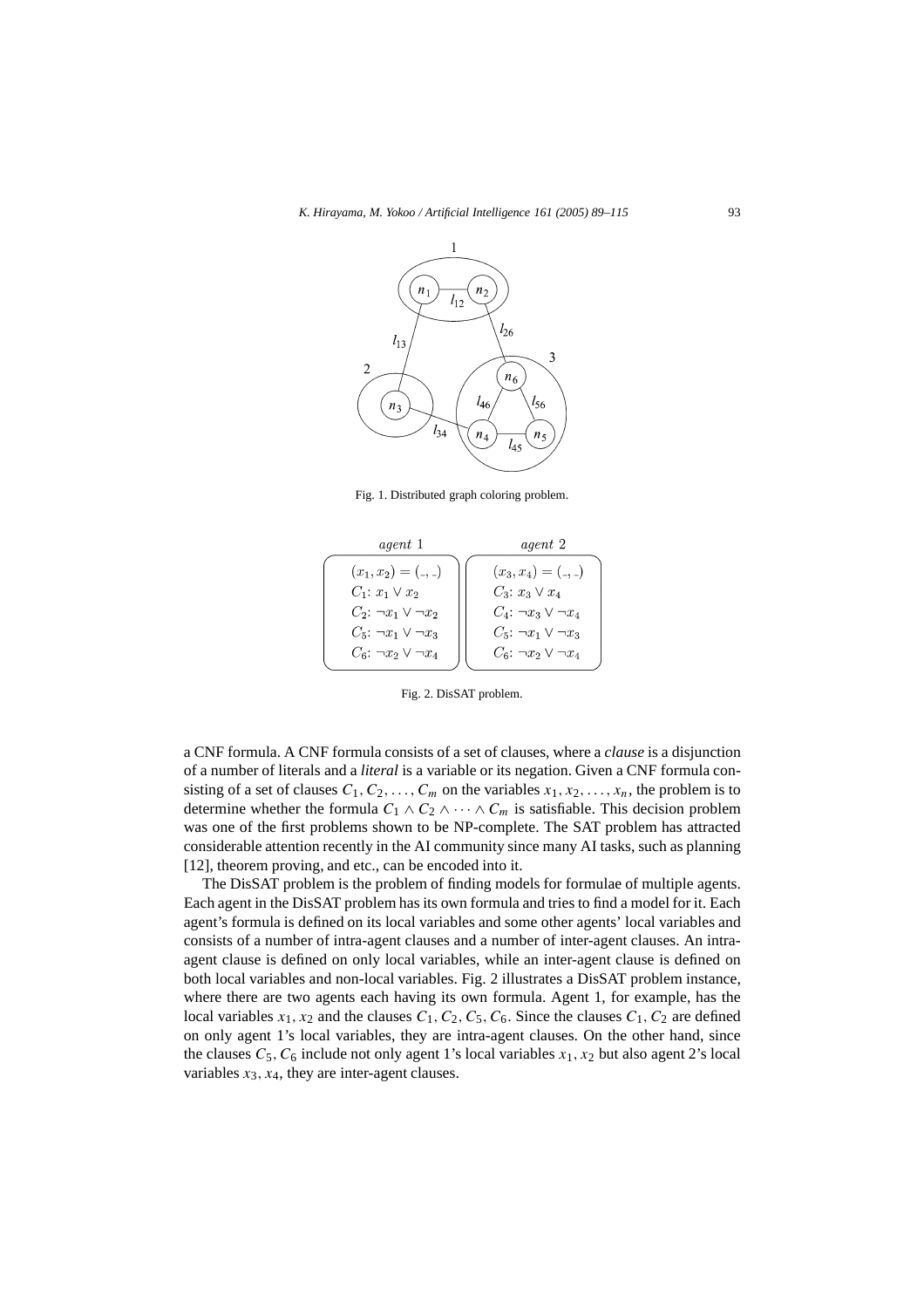#### *2.2. Local search algorithm for the CSP*

In the early 1990s, several researchers demonstrated that local search algorithms could successfully solve very large instances of various NP-complete problems that had been considered computationally expensive for traditional complete search algorithms [7,15, 17]. Although complete search algorithms have recently extended their reach and some of them can perform as well or better than local search algorithms [2], local search algorithms have still attracted plenty of attention because they are at least comparable to state-of-theart complete search algorithms.

Local search algorithms for the CSP basically follow a similar procedure: an algorithm starts with an initial flawed "solution" and then repeats making local changes that reduce the *cost*, the total number of constraint violations, until finding a solution. However, one drawback of these algorithms is the possibility of getting stuck at a locally optimal point, a *local minimum*, where no local change can reduce the cost while there still exists at least one constraint violation. Various techniques have been proposed for escaping from local minima [7,16–19]. *Breakout* is one such technique that has been proposed by Morris [16]. The characteristics of the *breakout algorithm*, i.e., the local search algorithm that incorporates the breakout technique, are summarized as follows.

- A *weight* is associated with each constraint. For a *state* (a complete set of assignments for the variables), a cost is measured as the sum of the weights of violated constraints. The weights have 1 as their initial value.
- The local search algorithm proceeds as usual until a local minimum is reached.
- At a local minimum, the weights of constraints violated in the current state are increased so that the cost of the current state becomes larger than those of the neighboring states. The local search algorithm then resumes.

Similarly to other local search algorithms, this algorithm is incomplete; namely, it cannot prove the unsatisfiability of a problem explicitly, and, furthermore, it may fail to find a solution to a problem even if the problem is satisfiable. Therefore, for practical usage, we may need to set an upper bound of the number of repetitions to halt the procedure.

# **3. The distributed breakout algorithms**

Recently, several researchers have developed *distributed constraint satisfaction algorithms* for solving the DisCSP [1,3,5,20,22,24,25]. In distributed constraint satisfaction algorithms, all of the agents perform their search procedures concurrently while communicating information on their search processes with each other. In this paper, we introduce a new series of distributed constraint satisfaction algorithms called *distributed breakout algorithms*. This is inspired by the breakout algorithm for the (centralized) CSP. This section gives a macroscopic view of the distributed breakout algorithms by describing three functionally divided operations: *core operation*, *breakout operation*, and *termination detection operation*.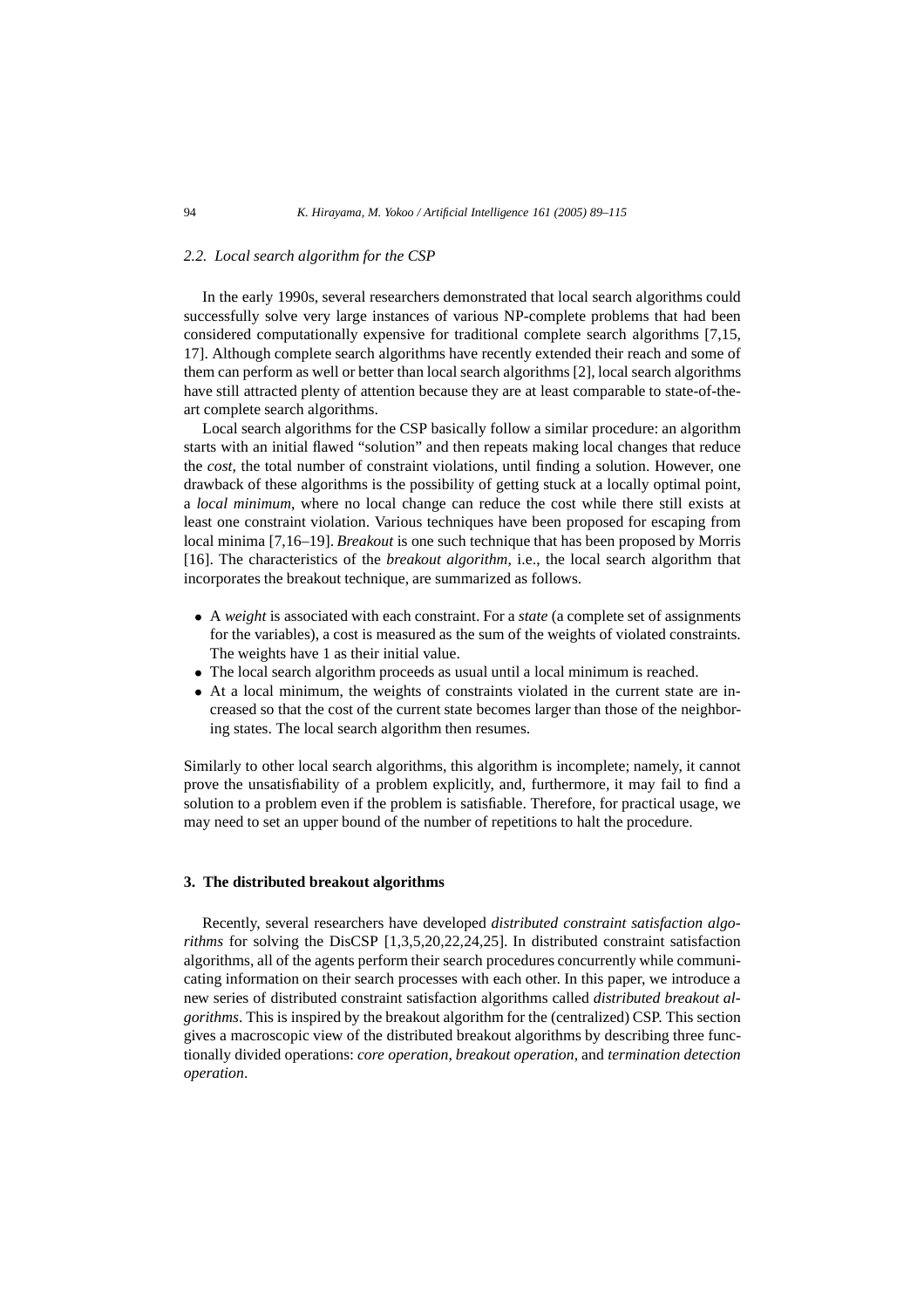#### *3.1. Core operation*

A macro-level behavior of the distributed breakout algorithms is that all of the agents repeatedly make local changes concurrently while coordinating their actions through a communication protocol. A major characteristic is that search and coordination are separated, i.e., all of the agents alternate search and coordination synchronously. Before describing the core operation of the distributed breakout algorithms, we first define the term *neighbors* as follows.

**Definition 1** (*Neighbors*)*.* For each agent *i*, *i*'s neighbors are a subset of the agents that *i* has to contact in order to examine whether its inter-agent constraints are violated.

For example, in Fig. 1, agent 1's neighbors consist of agents 2 and 3 since agent 1 has inter-agent constraints (derived from  $l_{13}$  and  $l_{26}$ ) that include variables belonging to agents 2 and 3.

The core operation of the distributed breakout algorithms is as follows: each agent first sets an initial set of assignments for variables and exchanges the set with its neighbors, then repeats the following until a solution to a DisCSP instance is found or a predetermined upper bound is reached. We call one such cycle a *round*.

- (1) Each agent performs search to find a set of local changes that would reduce the cost (the sum of the weights of violated constraints) and then exchanges information on the set of local changes with its neighbors to identify potential conflicts.
- (2) Each agent makes all of the local changes in the set found in the above step if they do not involve any potential conflict; otherwise, the agent makes all/some of the local changes in the set if they are still valid after the conflict resolution with its neighbors. Then, the agent exchanges a set of assignments for variables with its neighbors.

The details of identifying and resolving potential conflicts are specified in our implementations described in Sections 4 and 5.

Using this core operation, the agents can make multiple local changes concurrently in one round, where two types of messages are exchanged in turn. The first message is for notifying information on a set of local changes, called the *improve* message; the second is for notifying a set of assignments for variables, called the *ok?* message.

#### *3.2. Breakout operation*

Similar to local search algorithms for the CSP, the distributed breakout algorithms have the drawback of possibly getting stuck at local minima. In the distributed breakout algorithms, the local minimum is defined as follows.

**Definition 2** (*Local minimum*)*.* A state is called local minimum if some of the agents are violating constraints and no subset of the agents can make local changes resulting in a state with a lower cost.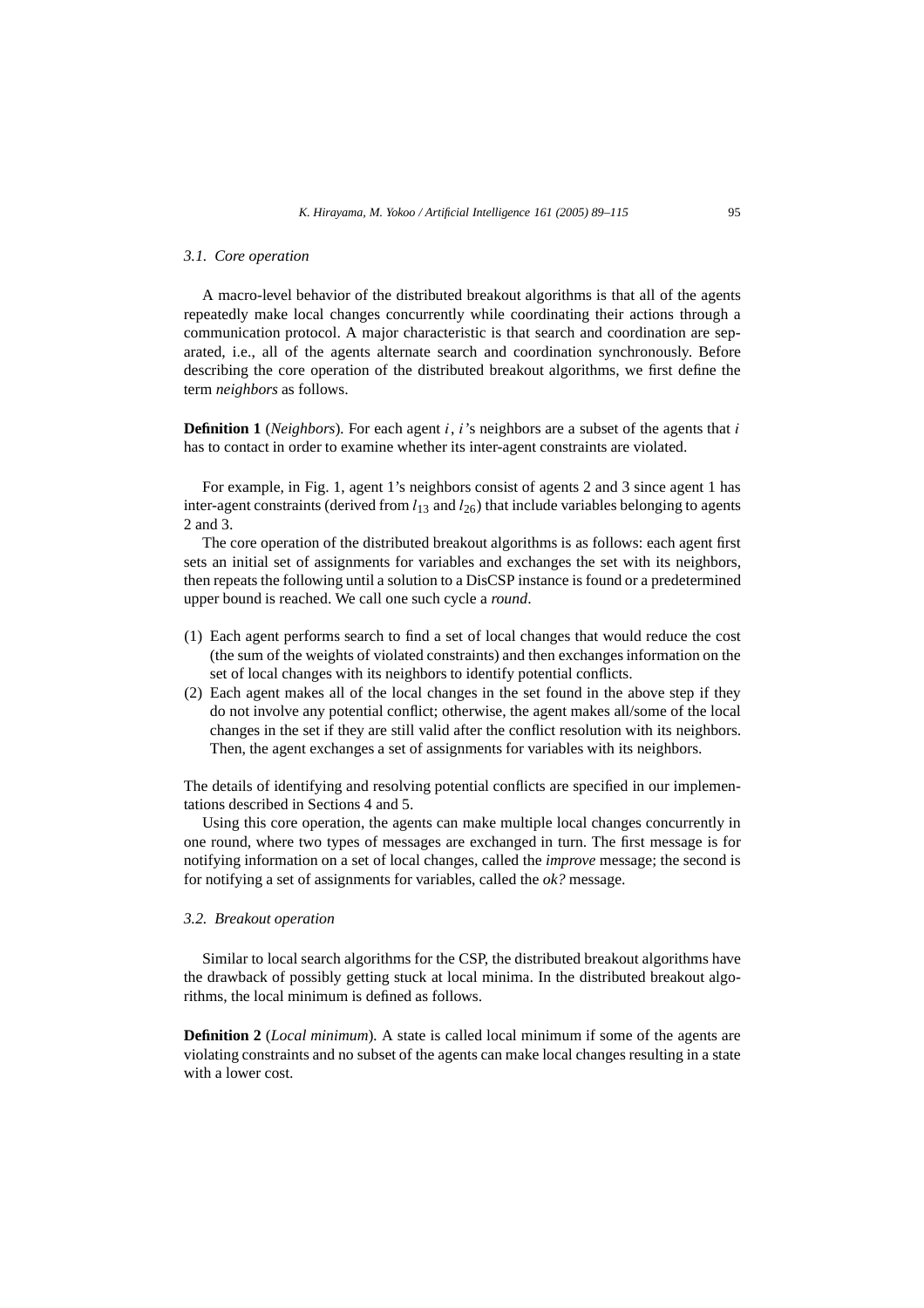Detecting the fact that the agents as a whole are in a local minimum requires global communication among agents. In a distributed environment, however, such global communication is usually expensive. Therefore, we introduce a weak notion of local minimum, a *quasi-local minimum*, which is detectable by local communication among agents.

**Definition 3** (*Quasi-local minimum*)*.* A state is called quasi-local minimum if there exists an agent that violates some of its constraints, and neither this agent nor some of its neighbors can make local changes resulting in a state with a lower cost.

We should note that if a state is a local minimum, that state is also a quasi-local minimum; on the other hand, if a state is a quasi-local minimum, it is not necessarily a local minimum since, in the state, there may exist some agents that can make local changes resulting in a state with a lower cost.

To escape from local minima, the distributed breakout algorithms use a technique called *breakout at quasi-local minima*, where an agent increases the weights of constraints that are known to be violated at a quasi-local minimum. Note that, in the distributed breakout algorithms, a weight is associated with each constraint, and each agent measures its cost as the sum of the weights of violated constraints.

# *3.3. Termination detection operation*

A distributed constraint satisfaction algorithm has to be terminated when all of the agents obtain solutions to their local problems. To achieve this, each agent maintains a counter called *t\_counter* in the distributed breakout algorithms. In each round agent *i* updates the counter, which is initialized to zero, as follows.

- (1) If having constraint violations, agent *i* sets the value of its t\_counter to zero; otherwise, it keeps the current value of its t\_counter. Then, agent *i* sends the value of its t\_counter to its neighbors.
- (2) After receiving t counters from all of its neighbors, agent  $i$  sets the value of its t counter to the minimum value of  $i$ 's and the neighbors' t counters. Then, if neither agent *i* nor some of its neighbors have constraint violations, agent *i* increases the value of its t\_counter by 1.

With these operations, we can ensure the following.

# **Theorem 1.** *If the value of agent i's t\_counter is d, every agent whose distance from agent i is within d obtains a solution to its local CSP.*

Note that the distance between agents is measured using the concept of neighbors. That is, if agent *i* has agent *j* among its neighbors, the distance from agent *i* to agent *j* is one; if agent *i* does not have agent *j* in its neighbors but one of agent *i*'s neighbors does, the distance is two  $(i \neq j)$ ; generally, if agent *i* can reach agent *j* via at least  $d-1$  agents, the distance is *d*.

A proof of this theorem is as follows.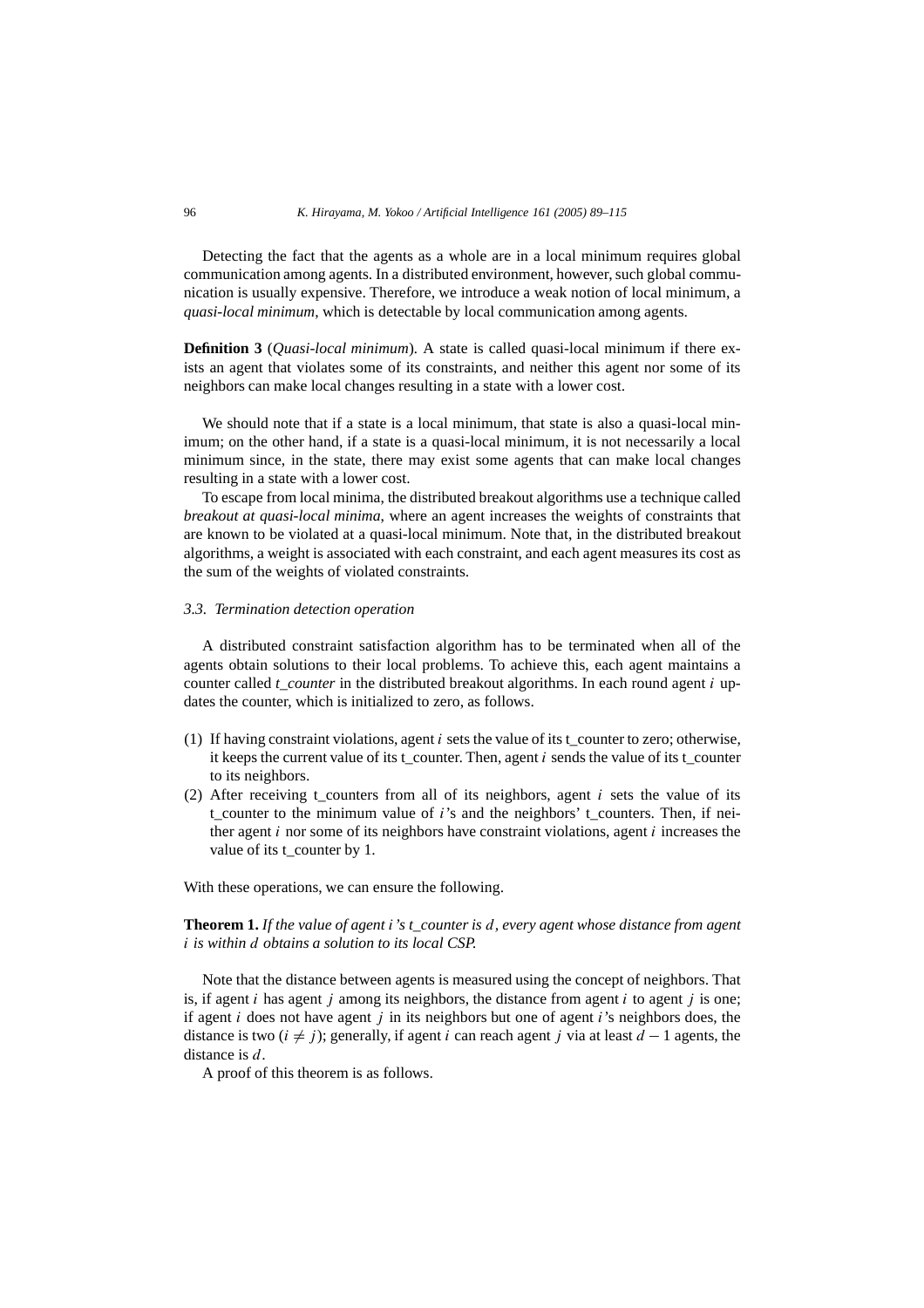**Proof.** We can prove this inductively. When the value of agent *i*'s t\_counter is 1, the theorem obviously holds since the value of the counter is increased from 0 to 1 when neither agent *i* nor some of its neighbors have constraint violations. Next, we assume that the theorem holds when *d* is up to some specific value, say  $d<sub>u</sub>$ . According to the operation for updating the counter, the value of agent *i*'s counter increases from  $d_u$  to  $d_u + 1$  if and only if neither agent *i* nor some of its neighbors have constraint violations and the value of their counters is equal to or larger than  $d<sub>u</sub>$ . By the assumption, this is when every agent whose distance from agent *i* is within  $d<sub>u</sub> + 1$  obtains a solution to its local CSP. This means that the theorem also holds when *d* is  $d<sub>u</sub> + 1$ . Therefore, the theorem is proved by induction.  $\Box$ 

According to this theorem, if the value of some agent's t\_counter reaches a distance that covers all of the agents, then all of the agents obtain solutions to their local CSPs, i.e., the DisCSP is solved. It may be difficult to know the exact value of the counter that can cover all of the agents, but fortunately it is sufficient to know an upper-bound value of it. Such an upper-bound value could be the diameter of the agent network in the DisCSP.

Fig. 3 summarizes the distributed breakout algorithms, where the above three operations are merged into one procedure.

```
randomly set an initial set of assignments for variables;
set the weight of all constraints to one:
t\_counter \leftarrow 0;round \leftarrow 0;
send a set of assignments for variables to neighbors;
while t_{\text{counter}} does not reach a specified upper-bound value do
  round \leftarrow round + 1;collect messages from neighbors:
  If there are constraint violations then
     t\_counter \leftarrow 0;end if:
  LC \leftarrow a set of local changes that would reduce the cost;
  send t_{\text{counter}} and the information on LC to neighbors;
  collect messages from neighbors;
  t_{\text{-}counter} \leftarrow \text{minimum value of } i's and neighbors' t_{\text{-}counters};
  if neither i nor some of its neighbors have constraint violations then
     t_{\text{-}counter} \leftarrow t_{\text{-}counter} + 1;end if:
  if i gets stuck at a quasi local minimum then
     increase the weights of violated constraints;
  end if:
  if LC does not involve any potential conflict then
     make all of the local changes in LC;
  else
     make all/some of the local changes in LC that are still valid after conflict resolution;
  end if:
  send a set of assignments for variables to neighbors;
end do;
```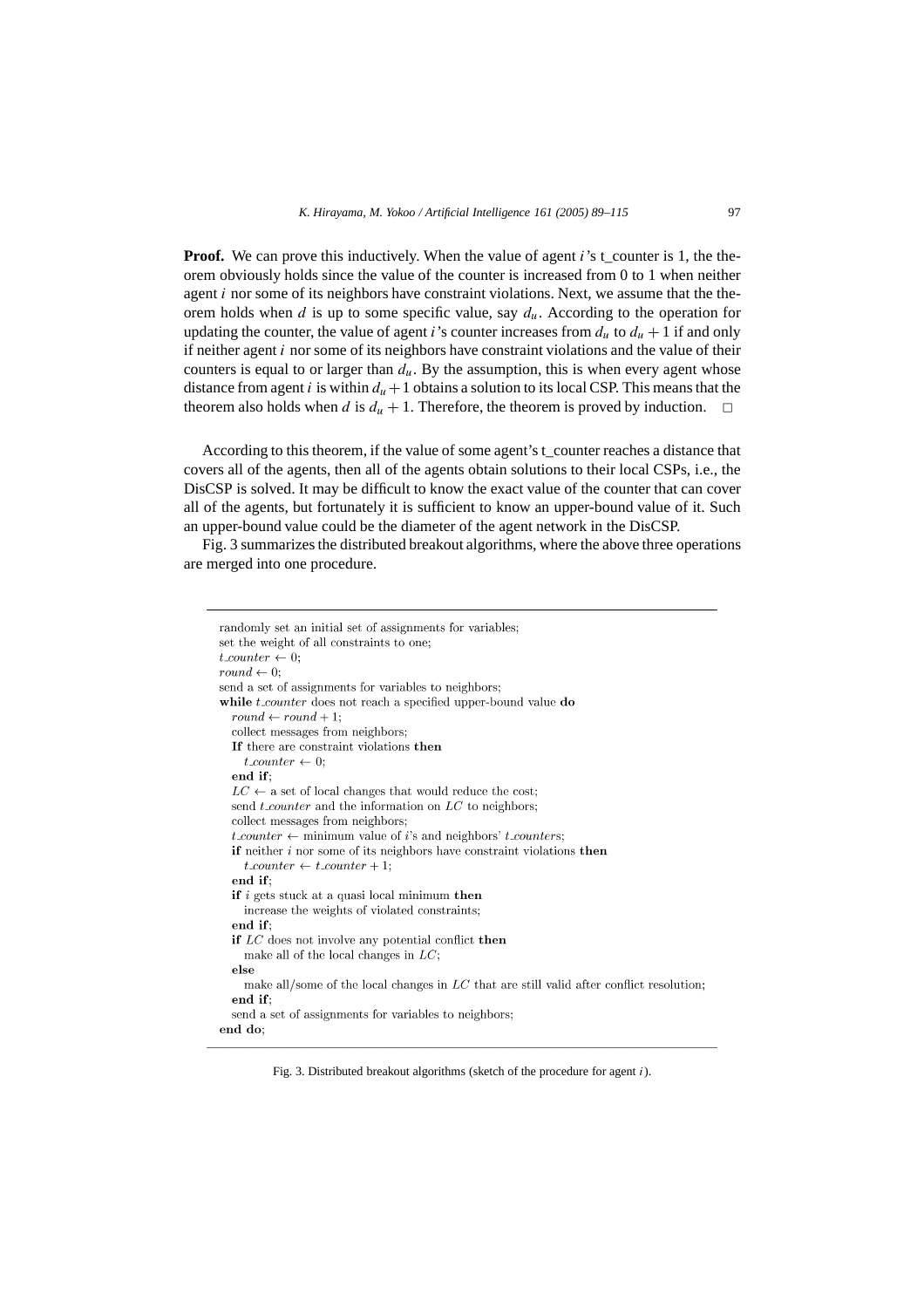# **4. SINGLE-DB**

SINGLE-DB, formerly called the distributed breakout algorithm in our previous paper [24], is one implementation of the distributed breakout algorithms. It is basically designed for the DisCSP where each agent has a single local variable and its related constraints. In this section we provide the basic ideas and the details of SINGLE-DB followed by an illustration of the solution process.

# *4.1. Basic ideas*

Since an agent has only one local variable, searching for a set of local changes that would reduce the cost is equivalent to selecting an assignment for the variable that would reduce the cost. In SINGLE-DB, by following the *min-conflict heuristic* [15], we have an agent select an assignment for the variable that would maximally reduce the cost. Although this requires an agent to sweep all values in a variable domain, we can generally expect the size of a variable domain not to be so large.

To avoid a potential conflict among local changes, we allow an agent to make a local change if it would reduce the cost by more than any of its neighbors would; otherwise we make an agent withdraw a local change. Ties are broken deterministically such that, given that each agent has a unique ID number, we give priority to the agent with the smaller ID number if a pair of neighboring agents has the same degree of cost reduction. By resolving a potential conflict in this way, no pair of neighboring agents make their local changes simultaneously. On the other hand, if two agents are not neighboring, it is possible for them to make local changes simultaneously. This means that we can eliminate an oscillation among multiple states that might be typically caused by simultaneous local changes made by neighboring agents. To realize this, before making a local change, an agent needs to send its neighbors the degree of cost reduction that would be achieved by the local change, called the *improve*, as the information on the local change.

# *4.2. Details*

The details of SINGLE-DB are illustrated in Figs. 4–6. Each agent follows these procedures, each of which is summarized as follows.

- In the MAIN procedure in Fig. 4, an agent sends an initial assignment for the variable to its neighbors via ok? messages (step 06) and repeats calling WAIT\_OK and WAIT\_IMPROVE until a solution is found or a predetermined upper bound of rounds, *Maxrounds*, is reached (step 07–10).
- In the WAIT\_OK procedure in Fig. 5, an agent waits for all of the ok? messages issued by its neighbors and invokes SEND IMPROVE (step 10 in WAIT\_OK), where the agent selects an assignment for its variable that would give the maximal cost reduction (step 03 in SEND\_IMPROVE) and sends improve messages, which include quadruples: variable, improve, current cost, and t\_counter, to its neighbors (step 17 in SEND\_IMPROVE).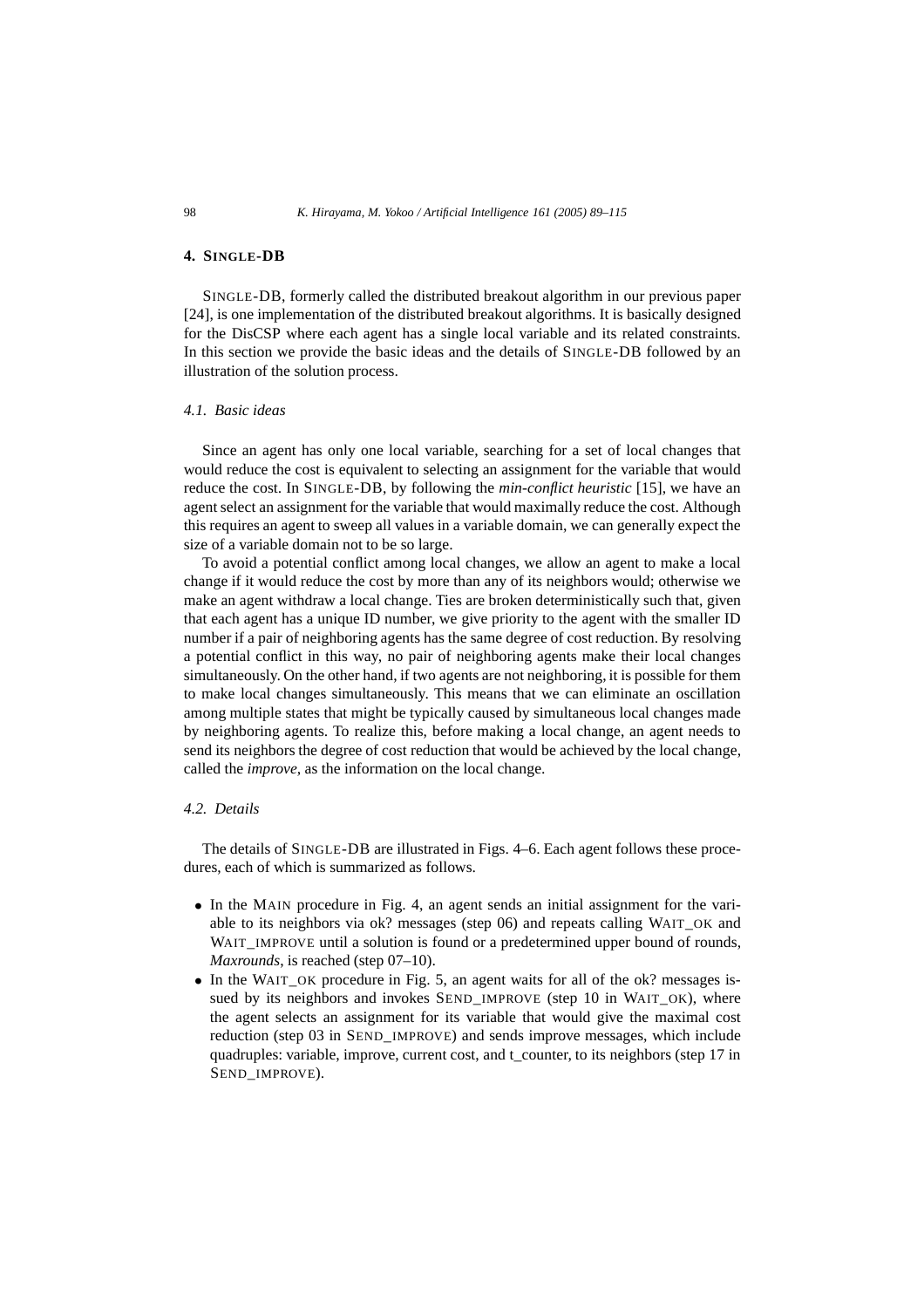#### procedure MAIN

- $(01)$ *neighbors*; := number of *i*'s neighbors;
- $(02)$  $val_i :=$  randomly chosen assignment for variable  $x_i$ ;
- $(03)$ set the weight of all constraints to 1;
- $t\_counter_i := 0;$  $(04)$
- $(05)$  $Newweight := null;$
- send ok? $(x_i, val_i, Newweight)$  to neighbors;  $(06)$
- $(07)$ for  $round := 1$  to Maxrounds do
- $(08)$ WAIT\_OK;
- $(09)$ WAIT\_IMPROVE;
- $(10)$ end do
	- Fig. 4. MAIN of SINGLE-DB.

#### procedure WAIT\_OK  $(01)$  $counter := 0;$  $(02)$  $Agent\_view_i := \text{null};$  $(03)$  $wait\_ok\_mode := \text{TRUE};$  $(04)$ while wait\_ok\_mode do  $(05)$ when *i* receives  $\mathbf{ok?}(x_j, val_j, \textit{Newweight})$  from *j* do  $(06)$  $counter := counter + 1;$  $(07)$ add  $(x_i, val_i)$  to Agent\_view<sub>i</sub>;  $(08)$ update the weights of constraints based on Newweight; if *counter* =  $neighbors_i$  then  $(09)$  $(10)$ SEND\_IMPROVE;  $(11)$  $wait\_ok\_mode := \text{FALSE};$  $(12)$ end if  $(13)$ end do  $(14)$ end do procedure SEND\_IMPROVE  $(01)$  $cost_i :=$  sum of weights of *i*'s violated constraints under *Agent\_view*<sub>i</sub>;  $(02)$  $improve_i :=$  possible maximal degree of cost reduction;  $(03)$  $new\_val_i :=$  assignment that would give the maximal degree of cost reduction;  $(04)$ if  $\mathit{cost}_i = 0$  then  $(05)$  $consistent_i := \text{TRUE};$  $(06)$ else  $(07)$  $consistent_i := FALSE;$  $(08)$  $t\_counter_i := 0;$  $(09)$ end if  $(10)$ if  $improve_i > 0$  then  $(11)$  $\mathit{cannove}_i := \text{TRUE};$  $(12)$ quasi\_lm<sub>i</sub> := FALSE;  $(13)$ else  $(14)$  $\mathit{cannot}_i := \text{FALSE};$  $(15)$ quasi\_lm<sub>i</sub> := TRUE;  $(16)$ end if  $(17)$ send improve $(x_i, \text{improve}_i, \text{cost}_i, t\text{-counter}_i)$  to neighbors;

Fig. 5. WAIT\_OK of SINGLE-DB.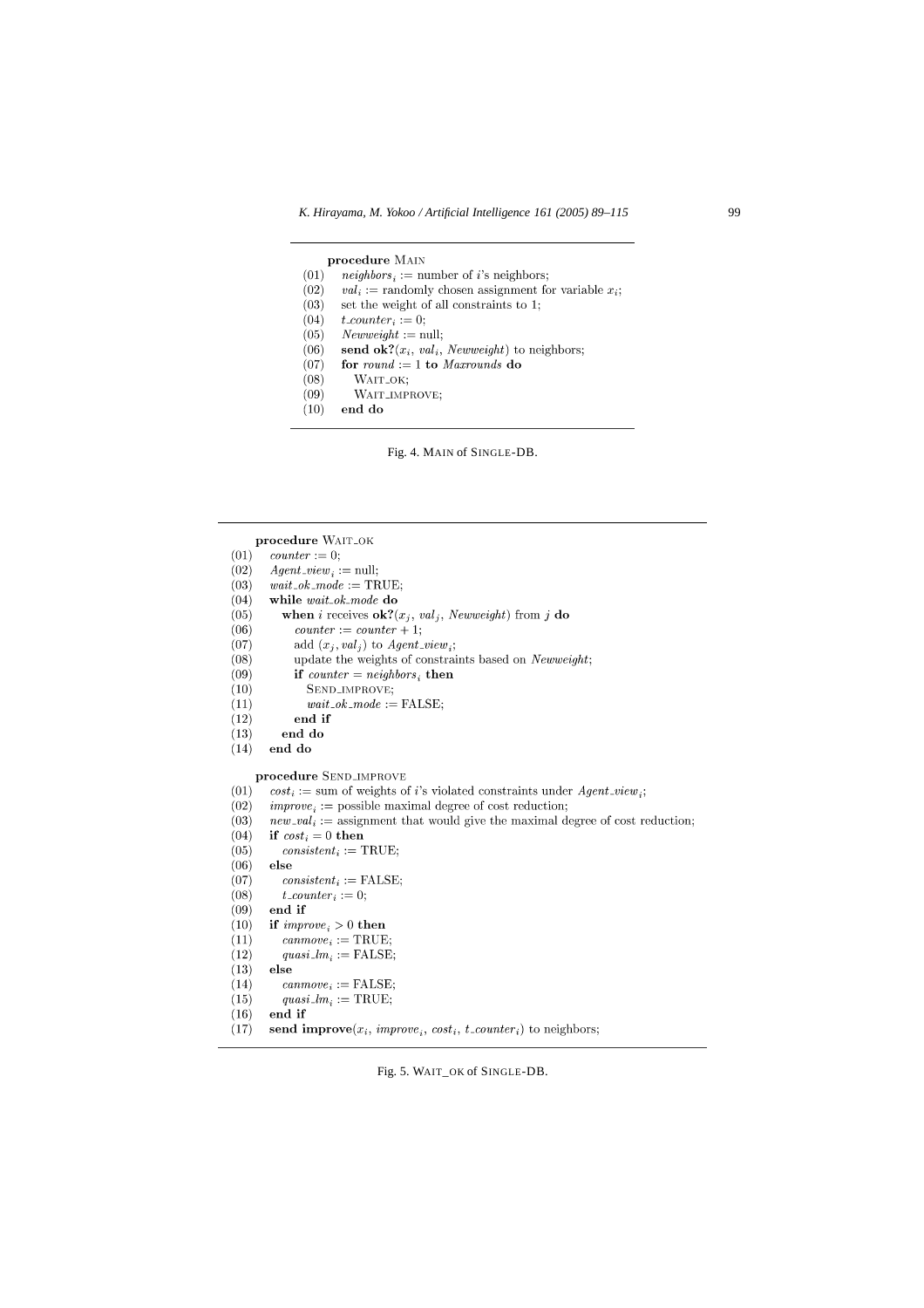```
procedure WAIT_IMPROVE
(01)counter := 0:
(02)wait\_improve\_mode := \text{TRUE};(03)while wait_improve_mode do
(04)when i received improve(x_i, \text{improve}_i, \text{cost}_i, t\text{-counter}_i) do
(05)counter := counter + 1;(06)t_{\text{-}counter}_i := \min(t_{\text{-}counter}_i, t_{\text{-}counter}_i);(07)if improve_i > improve_i then
(08)cannove_i := \text{FALSE};quasi_lm_i := \text{FALSE};(09)(10)end if
            if improve_j = improve_i and j < i then
(11)(12)\mathit{cannove}_i := \mathit{FALSE};(13)end if
(14)if cost_j > 0 then
(15)consistent_i := \text{FALSE};(16)end if
            if counter = neighbors_i then
(17)(18)SEND<sub>-OK</sub>;
(19)wait\_improve\_mode := \text{FALSE};(20)end if
(21)end do
(22)end do
    procedure SEND<sub>-OK</sub>
(01)Newweight := \text{null};(02)if consistent_i then
(03)t_{\text{-}}counter_i := t_{\text{-}}counter_i + 1;(04)if t\_counter_i = maxdistance then
            broadcast that a solution has been found;
(05)(06)terminate all procedures;
(07)end if
(08)end if
       if quasi_l_m then
(09)for each violated constraint C do
(10)(11)increase the weight of C by one;
(12)add (C, the new weight) to Newweight;
(13)end do
(14)end if
(15)if cannot_i then
(16)val_i := new\_val_i;(17)end if
       send ok? (x_i, val_i, Newweight) to neighbors;
(18)
```

|  |  |  | Fig. 6. WAIT_IMPROVE of SINGLE-DB. |
|--|--|--|------------------------------------|
|--|--|--|------------------------------------|

 $\bullet$  In the procedure WAIT IMPROVE in Fig. 6, an agent waits for all of the improve messages issued by its neighbors and invokes SEND\_OK (step 18 in WAIT\_IMPROVE), where, depending on the state the agent is in, the agent increases the value of t\_counter by 1 (step 03 in SEND\_OK), increases the weights of violated constraints by 1 (step 11 in SEND\_OK), or makes a local change (step 16 in SEND\_OK). It then sends its neighbors ok? messages, which include triplets: its variable, a current assignment of its variable, and information on constraints whose weights are updated (if weight up-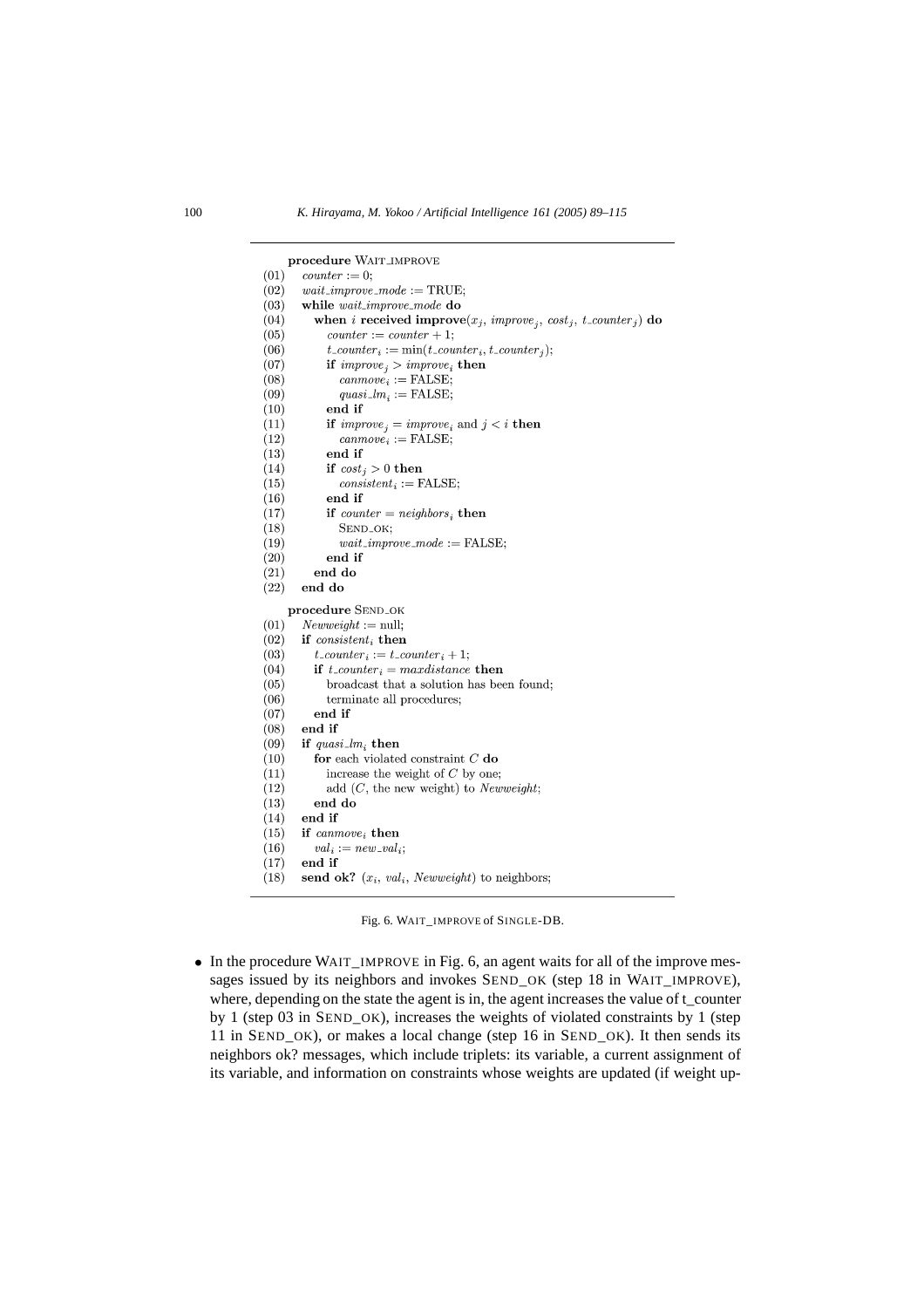

Fig. 7. Snapshots of the solution process of SINGLE-DB.

date occurs) (step 18 in SEND\_OK). The current round ends at this step, and agent *i* then turns to the next round, where it starts again with the WAIT\_OK procedure to wait for the ok? messages issued by its neighbors in the previous round.

We show snapshots of the solution process of SINGLE-DB in Fig. 7. This illustrates an instance of the distributed graph coloring problem, where agent  $i$  having the node  $x_i$ , whose possible colors are black and white, tries to find a color so that its related constraints, derived from links connected to  $x_i$ , are satisfied. We assume that initial assignments are chosen as in Fig. 7(a). Each agent communicates the initial assignment with its neighbors via ok? messages. After receiving ok? messages from all of its neighbors, each agent identifies a local change by selecting an assignment for a node that would achieve the maximal cost reduction under its current view and exchanges improve messages with its neighbors. Since the weight of all constraints is 1, no agent has a positive improve in this state. Therefore, agents increase weights of violated constraints,  $x_1$  = white and  $x_6$  = white,  $x_2$  = black and  $x_5$  = black, and  $x_3$  = white and  $x_4$  = white, by 1 as in Fig. 7(b). Then, the improve of agents 1, 3, 4, and 6 becomes 1, since each of them can reduce its cost from 2 to 1 by changing its assignment from white to black. On the other hand, those of agents 2 and 5 are still not positive. Through conflict resolution, both agents 1 and 3 are selected as the agents that have the right to make local changes, since each one of them has the largest improve among itself and its neighbors and has a smaller ID number than its competitor (agent 6 for agent 1 and agent 4 for agent 3). Each of them thus makes a local change from white to black as in Fig. 7(c). Next, the improve of agent 2 is 4, while those of the other agents are not positive. Therefore, only agent 2 makes a local change, and all of the constraints are satisfied as in Fig. 7(d).

#### **5. MULTI-DB**

MULTI-DB [9] is another implementation of the distributed breakout algorithms. A notable feature of MULTI-DB is that it can solve the DisSAT problem where each agent has multiple local variables and their related clauses. In this section we present the basic ideas and the details of MULTI-DB followed by its stochastic variations.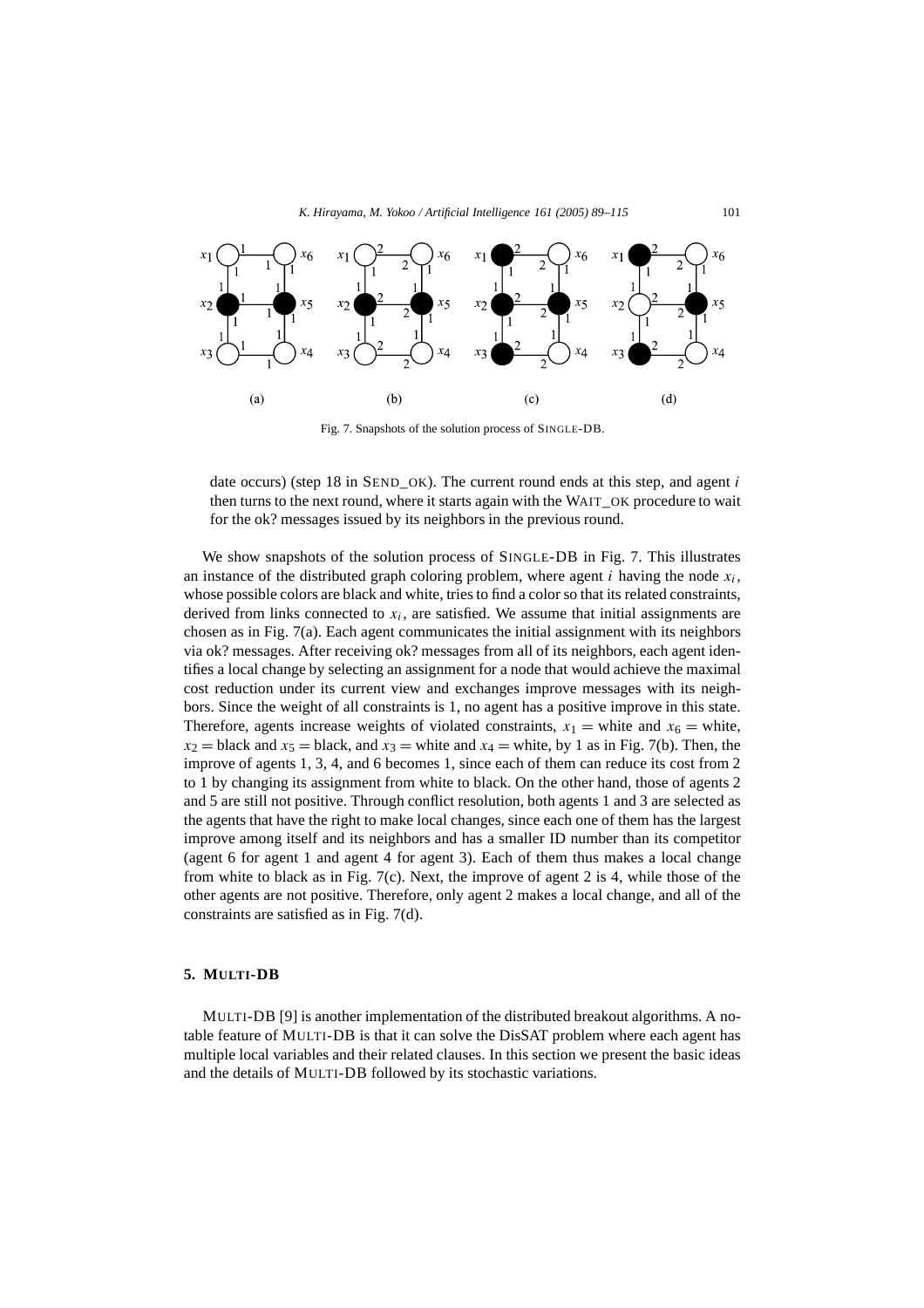# *5.1. Basic ideas*

To find a set of local changes that would reduce the cost, an agent in SINGLE-DB simply selects an assignment for its variable from the variable domain that would give the maximal degree of cost reduction. However, in MULTI-DB, since an agent has multiple local variables, it has to search in the space of combinations of assignments for the multiple local variables. Such a search space is usually much larger than the domain of one local variable. Therefore, we make each agent run a local search algorithm for a certain number of steps to find a set of local changes that would reduce the cost.

We use a variant of WalkSAT [18], which is known to be one of the most efficient local search algorithms for the SAT problem, as a local search algorithm for each agent. In each round of MULTI-DB, each agent starts from a current set of assignments for its local variables and searches for the set of assignments that would reduce the cost as follows: repeat the following procedure *Maxflips* (given as a parameter) times.

- (1) Randomly select one of the clauses that is violated under a set of assignments for its local variables and a set of the most recently notified assignments for its neighbors' variables.
- (2) In the selected clause, pick up one local variable to *flip* (change an assignment from true to false or vice versa) such that: if there are local variables in the clause that can be flipped without violating other clauses, pick up one of them randomly; otherwise, with probability *p* pick up any local variable in the clause randomly and with probability 1 − *p* pick up a local variable that minimizes the sum of weights of clauses that are currently satisfied but would be violated if the variable were flipped. Then, perform the flip to *virtually* change an assignment for its local variables.

After finishing the procedure, the agent identifies the best set of assignments (in terms of the degree of cost reduction) among those found during the repetitions to obtain a set of flips, called *Possflips*, whereby it can turn the initial set of assignments that our WalkSAT variant starts from into the best set of assignments.

Our WalkSAT variant uses the techniques called *sideway rule* and *tabu list* for efficiency. In the sideway rule, when choosing the best set of assignments, each agent breaks ties in favor of the one with the largest hamming distance from the initial set of assignments that our WalkSAT variant starts from. On the other hand, each agent maintains a tabu list that keeps the history of the sets of assignments for its local variables that have been sent to its neighbors in the latest *T L* rounds. The agent is prohibited from taking the sets of assignments in its tabu list during the procedure.

As described earlier, SINGLE-DB uses a simple method for resolving potential conflicts among local changes of neighboring agents. Using this method, no pair of neighboring agents make their local changes simultaneously. Although we could apply this method for the DisSAT problem where each agent has multiple local variables, such an approach may not be a good idea, since it misses the opportunity to make more local changes in parallel. We therefore introduce a more sophisticated conflict resolution method, that allows neighboring agents to make local changes simultaneously while ensuring that the total cost is reduced by their local changes. In this method, each agent exchanges *Possflips*, a set of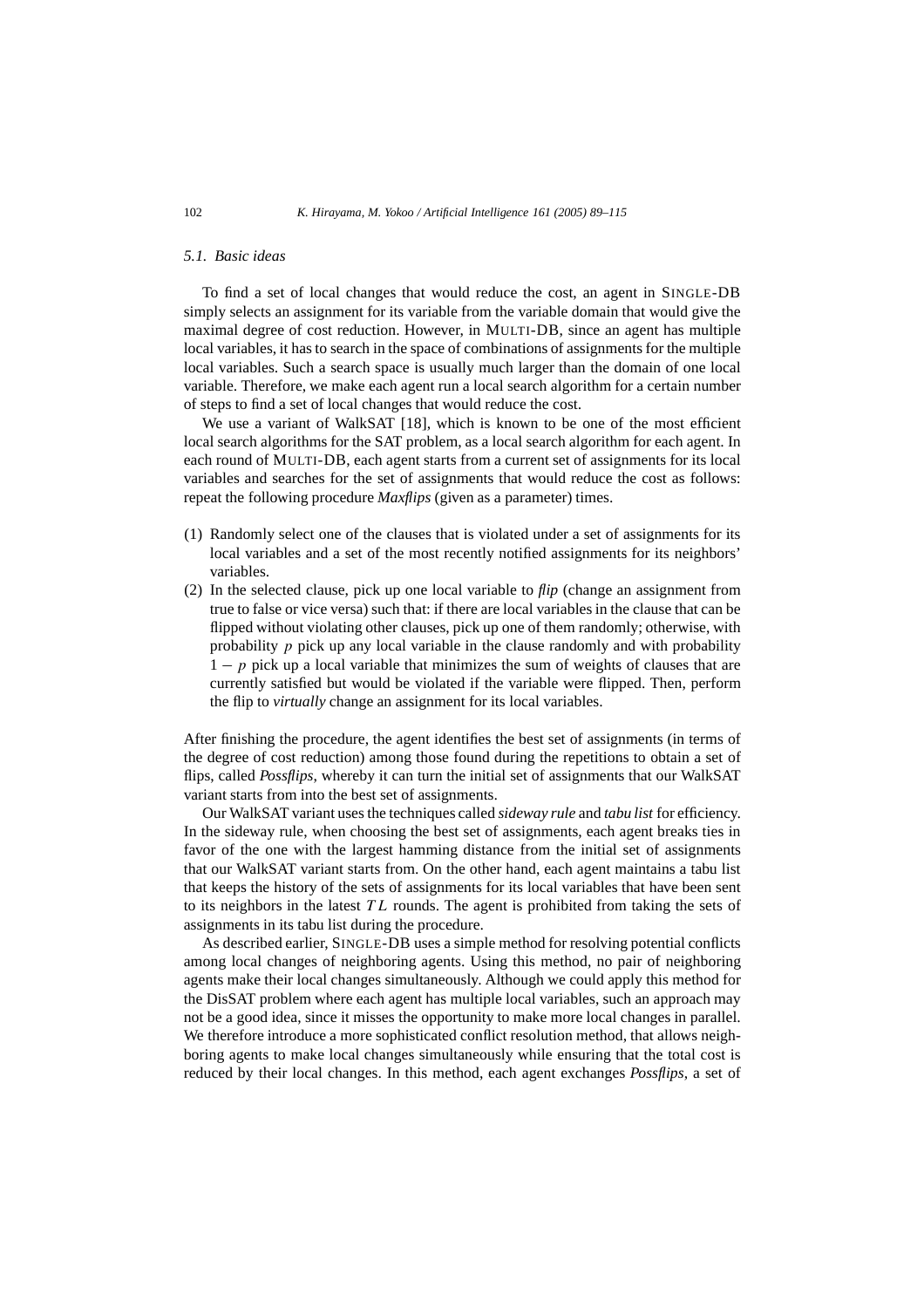possible flips the agent is planning to perform, with its neighbors, and looks ahead to reason what the state in the next round would be like. Then, each agent identifies a *conflict among possible flips*, which is defined as follows.

**Definition 4** (*Conflict among possible flips*)*.* Two (or more) possible flips conflict with each other if (1) they belong to different agents, and (2) in the next round they would violate a clause that is currently satisfied.

In other words, two possible flips conflict with each other if they make a "fallacy of composition", that is, each of the possible flips contributes to reducing the cost if the other is not performed, but their composition accidentally contributes to non-reducing the cost.

If an agent detects that no possible flip in its own *Possflips* conflicts with those in its neighbors' *Possflips*, the agent can perform all of the flips in the *Possflips*. On the other hand, if an agent detects that one of the possible flips in its own *Possflips* conflicts with those in its neighbors' *Possflips*, the agent resolves the conflict by withdrawing the possible flip if it has the lowest improve, i.e., the lowest degree of cost reduction, among conflicting agents. Ties are broken deterministically such that we make an agent having a larger ID number withdraw its possible flip when two conflicting agents have the same improve.

After this conflict resolution process, there may be a case in which an agent's *Possflips* are partially withdrawn, i.e., some elements are withdrawn and the others are not. To deal with a partially withdrawn *Possflips*, one option would be that we make an agent withdraw it because we cannot say for certain whether the partially withdrawn *Possflips* can reduce the cost. However, in MULTI-DB, since an agent can flip (or keep the value of) any variable associated with a partially withdrawn *Possflips* without causing any conflict with its neighbors' possible flips, we make an agent execute the WalkSAT variant again over the variables associated with the partially withdrawn *Possflips* to find *Backupflips*, a subset of the partially withdrawn *Possflips* that can certainly reduce the cost. Since any possible flip in *Backupflips* obviously does not conflict with its neighbors' possible flips, an agent can perform all of the possible flips in *Backupflips* immediately.

# *5.2. Details*

Details of MULTI-DB are illustrated in Figs. 8–12. MULTI-DB also consists of five procedures: MAIN, WAIT\_OK, SEND\_IMPROVE, WAIT\_IMPROVE, and SEND\_OK.

MULTI-DB and SINGLE-DB have almost the same main procedure. Fig. 8 shows that agent *i* starts MULTI-DB by randomly determining a set of assignments for its variables (step 03) and sending it to the neighbors via *ok?* messages (step 07). Then, agent *i* repeats WAIT\_OK and WAIT\_IMPROVE until a solution to a DisSAT problem instance is found or a predetermined upper bound of rounds, *Maxrounds*, is reached (steps 08–11).

In the WAIT\_OK procedure in Fig. 9, agent *i* collects ok? messages from its neighbors while constructing *Currentviewi*, which records a set of current assignments for all of *i*'s and its neighbors' variables (step 09). When ok? messages come from all of its neighbors, agent *i* calls SEND\_IMPROVE in Fig. 10.

In SEND\_IMPROVE, agent *i* makes *Possflips*, a set of possible flips that agent *i* can perform under *Currentviewi*, and sends such a set to its neighbors via improve messages.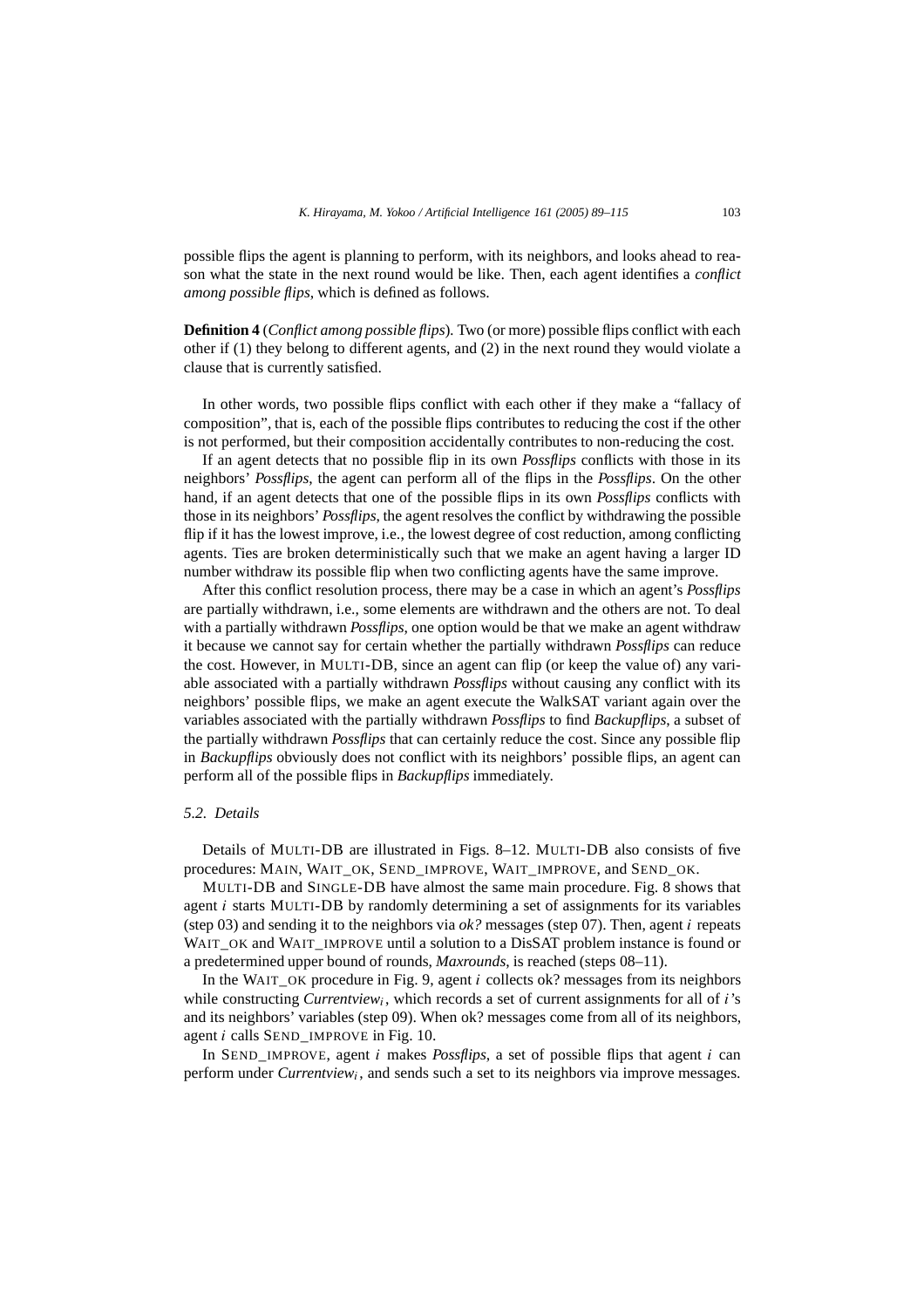|      | procedure MAIN                                      |
|------|-----------------------------------------------------|
| (01) | $neighbors_i := number of i's neighbors;$           |
| (02) | $Tabu_i := \text{null};$                            |
| (03) | $Values_i := a set of randomly chosen assignments;$ |
| (04) | set the weight of all clauses to 1;                 |
| (05) | $t\_counter_i := 0$                                 |
| (06) | $Newweight := null$                                 |
| (07) | send ok? $(i, Values_i, Newweight)$ to neighbors;   |
| (08) | for round $:= 1$ to Maxrounds do                    |
| (09) | WAIT <sub>-OK</sub> :                               |
| (10) | WAIT_IMPROVE;                                       |
| (11) | and dal                                             |

 $(11)$  end do



|      | procedure WAIT_OK                                                     |
|------|-----------------------------------------------------------------------|
| (01) | $counter := 0;$                                                       |
| (02) | $Currentview_i := \text{null};$                                       |
| (03) | $Improveview_i := null;$                                              |
| (04) | add <i>Values</i> , to <i>Currentview</i> ;                           |
| (05) | $wait\_ok\_mode := \text{TRUE};$                                      |
| (06) | while <i>wait_ok_mode</i> do                                          |
| (07) | when <i>i</i> receives $ok?(j, Values_j, Newweight)$ from <i>j</i> do |
| (08) | $counter := counter + 1;$                                             |
| (09) | add <i>Values</i> ; to <i>Currentview</i> ;                           |
| (10) | update the weights of clauses based on <i>Newweight</i> ;             |
| (11) | if counter $=$ neighbors, then                                        |
| (12) | SEND_IMPROVE;                                                         |
| (13) | $wait\_ok\_mode := FALSE;$                                            |
| (14) | end if                                                                |
| (15) | end do                                                                |
| (16) | end do                                                                |
|      |                                                                       |

Fig. 9. WAIT\_OK of MULTI-DB.

More specifically, agent *i* first measures *costi*, the sum of weights of violated clauses under *Currentview<sub>i</sub>* (step 01). If  $cost_i = 0$ , agent *i* makes the state variable *consistent<sub>i</sub>* true (step 05), prohibits flips for all of its variables in the current round (step 32), and sends improve messages to its neighbors (step 33). On the other hand, if  $cost_i \neq 0$ , after making *consistent<sup>i</sup>* false and *t*\_*counter<sup>i</sup>* zero (steps 07, 08), agent *i* performs local search (steps 09–26) to make *Possflips* (step 31), prohibits any other flips except for *Possflips* in the current round (step 32), and sends improve messages (step 33).

In WAIT\_IMPROVE shown in Fig. 11, agent *i* collects improve messages from all of its neighbors while updating the state variables and the views. The views updated here are *Nextview<sup>i</sup>* (step 07) and *Improveview<sup>i</sup>* (step 08). *Nextview<sup>i</sup>* records a set of possible assignments for all of *i*'s and its neighbors' variables in the next round; namely, it indicates what the state in the next round would be like. *Improveview*<sub>*i*</sub>, on the other hand, records improves, i.e., the degrees of cost reduction, of agent *i* and its neighbors. When improve messages come from all of its neighbors, agent *i* calls SEND\_OK shown in Fig. 12.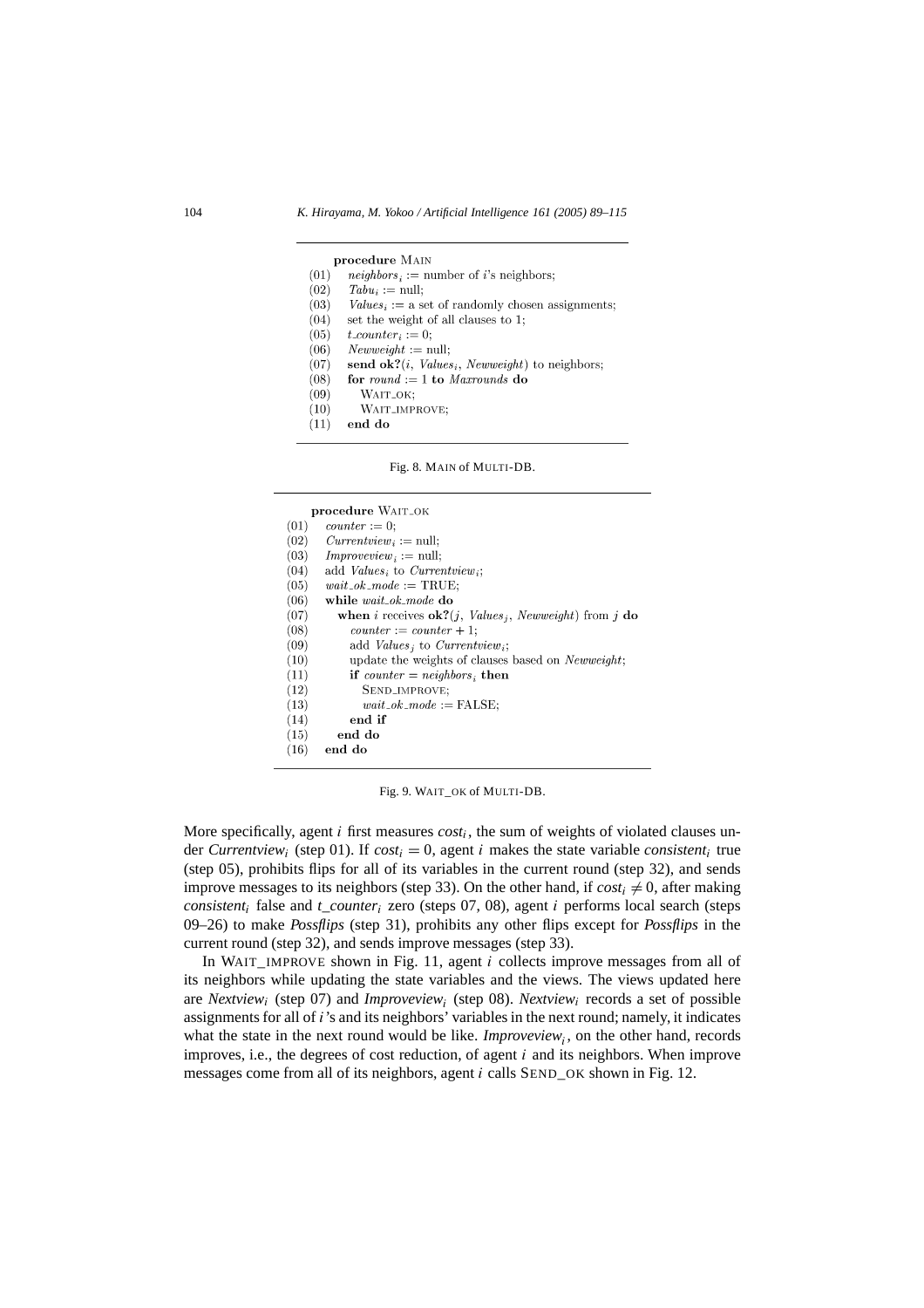```
procedure SEND_IMPROVE
(01)cost_i = sum of weights of i's violated clauses under Currentview<sub>i</sub>,
(02)n := cost_i;Nextview_i := Currentview_i;(03)if cost_i = 0 then
(04)consistent_i := \text{TRUE};(05)(06)else
(07)consistent_i := FALSE;(08)t\_counter_i := 0;(09)T := Currentview_i;(10)for f = 1 to Maxflips do
            v := i's variable selected by variable selection rule;
(11)(12)T := T with v's value flipped;
(13)if i's variable values in T \notin Tabu_i then
(14)e := weighted sum of i's violated clauses under T;
              if e < n then
(15)(16)n := e;
                Next view_i := T;
(17)end if
(18)(19)if e = n then
(20)update Nextview_i by sideway rule;
(21)end if
(22)if e = 0 then
                break:
(23)(24)end if
(25)end if
(26)end do
(27)end if
(28)improve_i := cost_i - n;(29)add improve_i to Improveview_i;
(30)Next values_i := i's variable values in Next view_i;(31)Poss flips := values in Next values_i that are different from those in Values_i;(32)prohibit any other flips except for Possflips;
(33)send improve(i, Possflips, improve_i, cost_i, t_counter_i) to neighbors;
```
Fig. 10. SEND\_IMPROVE of MULTI-DB.

In SEND\_OK, agent *i* detects the termination condition (steps 03–05), increases the weights of violated clauses (steps 08–12), or performs variable flips (steps 14–35) depending on the situation in the current round, and then sends ok? messages to its neighbors (step 40). In detecting the termination condition, an agent in SINGLE-DB and MULTI-DB follows the same procedure. In increasing the weights of violated clauses, agent *i* first checks whether its *Nextview<sup>i</sup>* and *Currentview<sup>i</sup>* are the same (step 07). If this is true, it means that neither agent *i* nor its neighbors have a possible flip, and thus agent *i* detects a quasi-local minimum. When detecting a quasi-local minimum, an agent in SINGLE-DB and MULTI-DB basically follows the same procedure.

On the other hand, in performing variable flips, agent *i* proceeds as follows. For each clause that is not violated in the current round but would be violated in the next round, agent *i* identifies the possible flips (*Culprit\_flips*) that would cause the violation and the agents (*Culprit\_ag*) who plan to perform those flips (steps 15, 16); agent *i* also checks whether the following three conditions hold (step 17): (1) agent  $i$  is responsible for the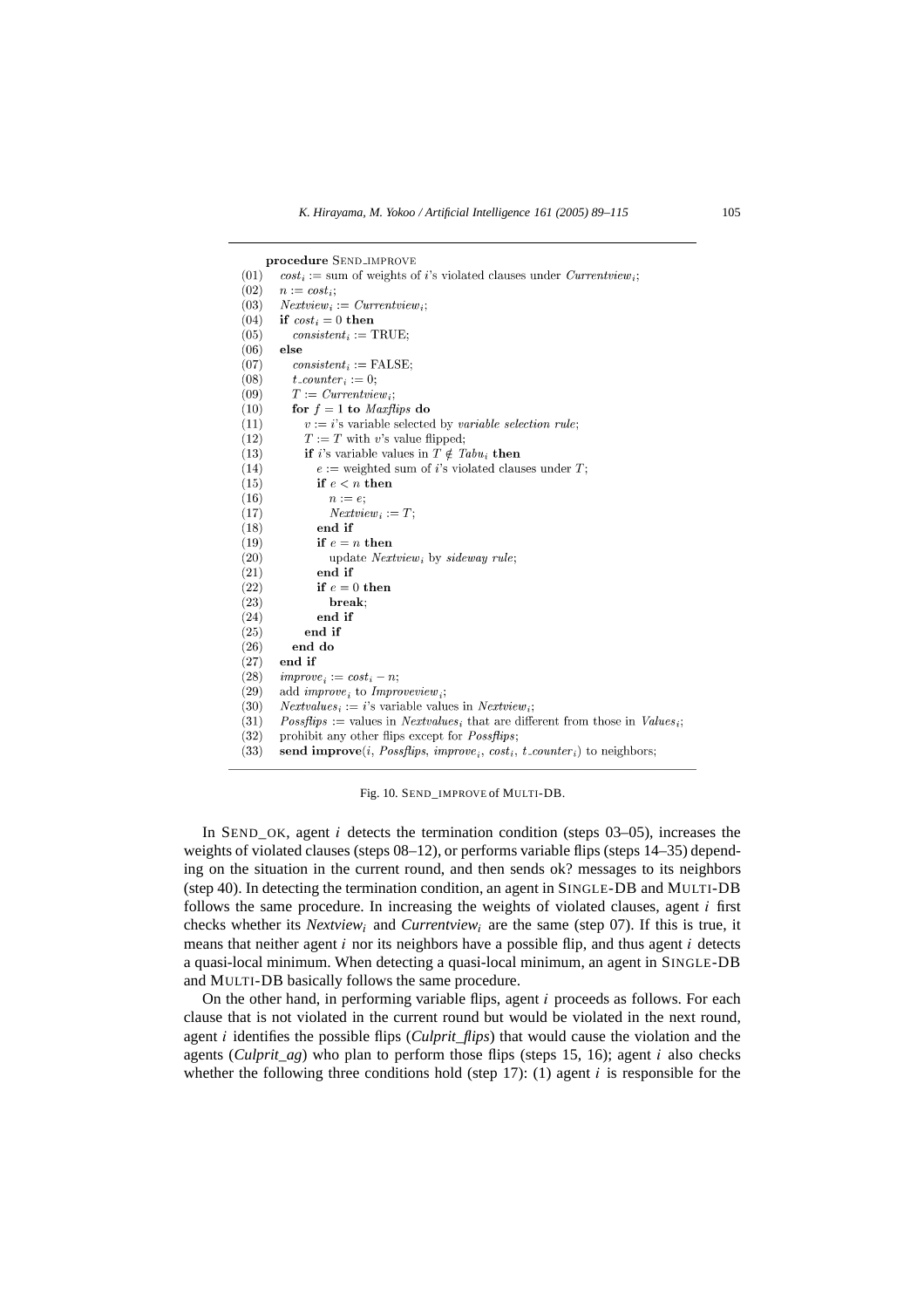procedure WAIT\_IMPROVE  $(01)$  $counter := 0$ :  $(02)$  $wait\_improve\_mode := \text{TRUE};$  $(03)$ while wait\_improve\_mode do  $(04)$ when *i* receives **improve**(*j*, *Possflips*, *improve*<sub>*i*</sub>, *cost*<sub>*i*</sub>, *t*\_*counter*<sub>*i*</sub>) from *j* **do**  $(05)$  $counter := counter + 1;$  $t\_counter_i := \min(t\_counter_i, t\_counter_i);$  $(06)$  $(07)$ update  $Nextview_i$  by  $Poss flips$ ; add  $improve_i$  to  $Improveview_i$ ;  $(08)$  $(09)$ if  $cost_i > 0$  then  $(10)$  $\label{eq:constant} consistent_i := {\rm FALSE};$  $(11)$ end if if counter =  $neighbors_i$  then  $(12)$  $(13)$ SEND<sub>-OK</sub>;  $(14)$  $wait\_improve\_mode := \text{FALSE};$  $(15)$ end if  $(16)$ end do  $(17)$ end do

Fig. 11. WAIT\_IMPROVE of MULTI-DB.

violation, (2) the violation is caused by at least two agents, and (3) agent *i* has the lowest *improve* among *Culprit ag*. Ties in the third condition are broken deterministically by comparing agent ID numbers, i.e., the third condition holds when agent *i* has the largest ID number among agents with the same lowest improve. If the first two conditions hold, it is clear that *Culprit* flips are in conflict with each other; in other words, this clause would be accidentally violated in the next round by the flips simultaneously performed by agents in *Culprit\_ag*. To avoid this, an agent that meets the third condition withdraws one of its flips in *Culprit* flips (step 18) (ties are broken randomly), thereby resolving a conflict in *Culprit\_flips*.

As a result of the above procedure (steps 14–19), agent *i* sometimes withdraws some of its possible flips. However, when agent *i* does not have to withdraw any of its possible flips, this means that it can perform all of them without causing any accidental new clause violation. In this case, agent *i* performs those flips (step 21) and sends ok? messages to its neighbors (step 40). On the other hand, when agent  $i$  withdraws some of its possible flips, it performs local search again (steps 23–33) over the *flippable* variables, meaning the variables whose flips are not prohibited or withdrawn. The flips obtained from this local search obviously do not conflict with those of other agents, and agent *i* can therefore perform these flips immediately (step 34) to send ok? messages to its neighbors (step 40).

Fig. 13 depicts snapshots of a typical solution process of MULTI-DB for the DisSAT problem instance shown in Fig. 2. As shown at the top of Fig. 13, we assume that both agents 1 and 2 assign TRUE for all of their variables and exchange them via ok? messages. As a result, each finds that the current cost is 3 because agent 1 violates the clause  $C_2$ ,  $C_5$ ,  $C_6$  and agent 2 violates the clause  $C_4$ ,  $C_5$ ,  $C_6$  (we assume that the weight of all clauses is one). Then, each performs local search to find *Possflips*. Agent 1 finds that flipping  $x_1$  can reduce the cost from 3 to 1 and agent 2 also finds that flipping  $x_3$  can do this. These possible flips,  $x_1$  by agent 1 and  $x_3$  by agent 2, are exchanged via improve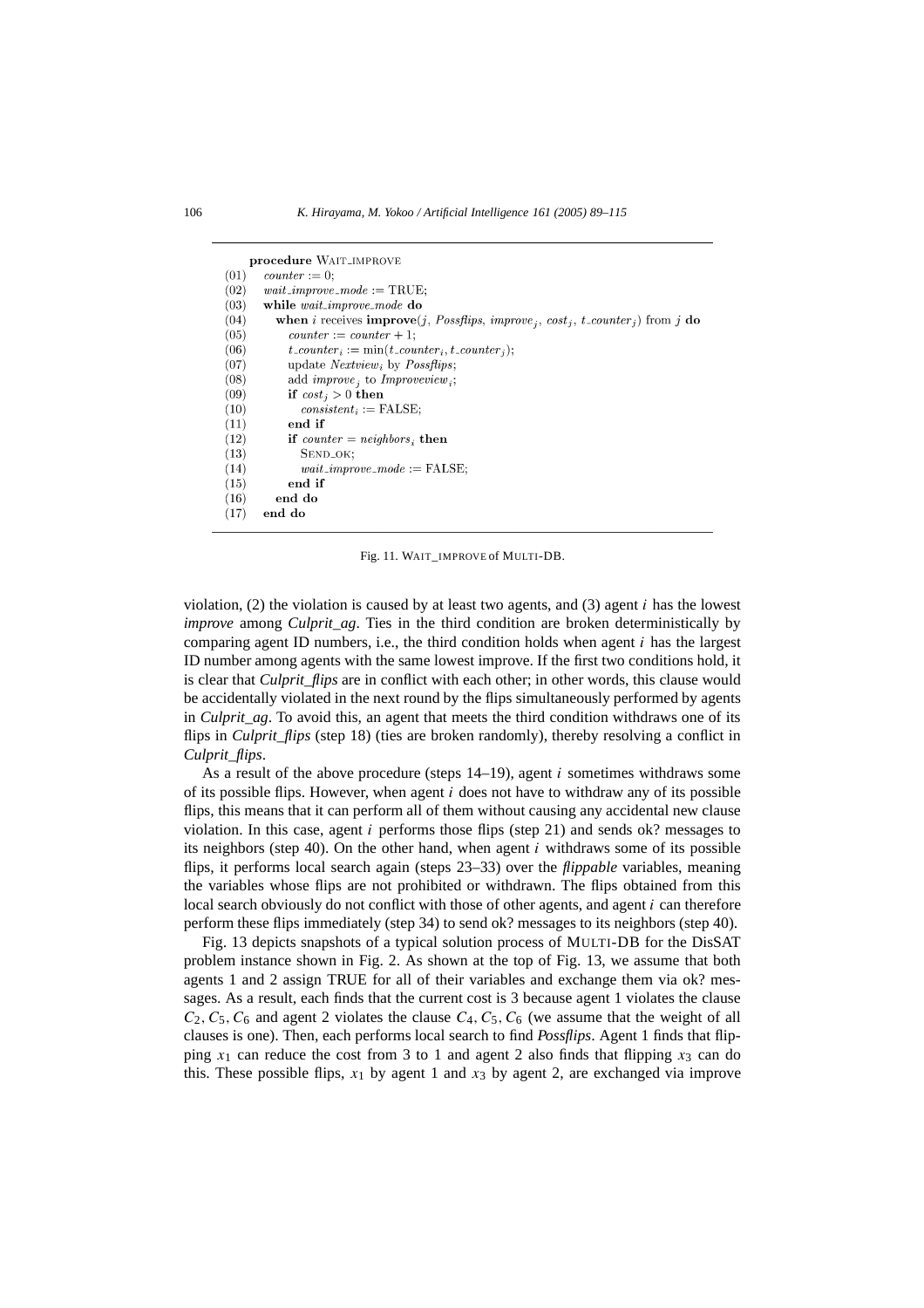```
procedure SEND<sub>-OK</sub>
(01)Newweight := null;(02)if consistent_i then
(03)t_{\text{-}counter}_i := t_{\text{-}counter}_i + 1;(04)if t_{\text{-}counter_i} = \text{maxdistance} then
(05)broadcast that a solution has been found; terminate all procedures; end if
(06)else
(07)if Nextview_i = Currentview_i then
            for each violated clause C under \textit{Currentview}_i do
(08)(09)increase the weight of C by one;
(10)if C is an inter-agent clause then
                 add (C, the new weight) to Newweight; end if
(11)(12)end do
(13)else
(14)for each clause not violated under Currentview_i but violated under Nextview_i do
(15)Culpt\_flips := flips causing such violation;
               Culprit\_ag := agents planning to perform Culprit\_flips;(16)if (i \in \text{Culprit\_ag}) \land (|\text{Culprit\_ag}| \geq 2)(17)\wedge (i has the lowest improve among Culprit<sub>ag</sub>) then
                 withdraw one of i's flips in Culprit_flips; end if
(18)(19)end do
(20)if i hasn't withdrawn any flip then
(21)Values_i := Next values_i;(22)else
              T := Currentview_i; n := cost_i; Nextview_i := T;(23)for f = 1 to Maxflips do
(24)v := i's flippable variable selected by variable selection rule;
(25)T := T with v's value flipped;
(26)if i's variable values in T \notin Tabu_i then
(27)(28)e := weighted sum of i's violated clauses under T;
(29)if e < n then n := e; Nextriew<sub>i</sub> := T; end if
(30)if e = n then update Nextriew<sub>i</sub> by sideway rule; end if
(31)if e = 0 then break; end if
(32)end if
(33)end do
(34)Values_i := i's variable values in Nextview_i;
(35)end if
(36)end if
(37)end if
(38)if |Tabu_i| = TL then delete the oldest element in Tabu_i; end if
(39)add Values_i to Tabu_i;
(40)send ok(i, Values_i, Newweight) to neighbors;
```
#### Fig. 12. SEND\_OK of MULTI-DB.

messages. After exchanging the possible flips, each checks whether there is a conflict among them. Agent 1, for example, can reason that in the next round the state would be  ${x_1 = F, x_2 = T, x_3 = F, x_4 = T}$ , which violates only  $C_6$ . Accordingly, agent 1 finds that flipping  $x_1$  does not conflict with flipping  $x_3$ , since they will not cause accidental new clause violation, and hence performs the flip of *x*1. Agent 2, on the other hand, follows the same and performs the flip of *x*3. After flipping these variables, both exchange their new values with each other and go to the second round.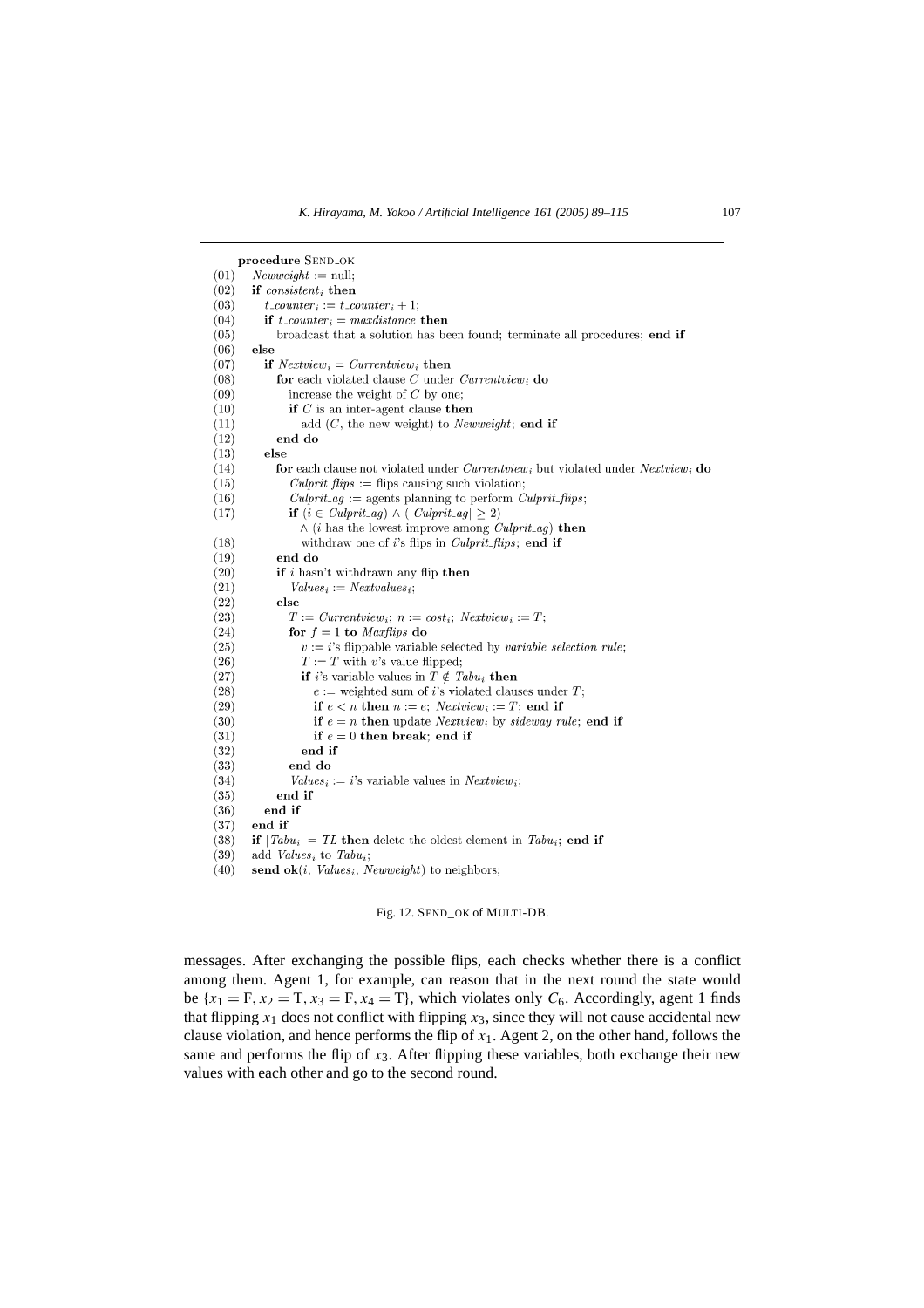| agent 1                          | agent 2                          |
|----------------------------------|----------------------------------|
| $(x_1, x_2) = (T, T)$            | $(x_3, x_4) = (T, T)$            |
| $C_1{:}~x_1 \vee x_2$            | $C_3: x_3 \vee x_4$              |
| $*C_2: \neg x_1 \vee \neg x_2$   | $*C_4: \neg x_3 \vee \neg x_4$   |
| $*C_5: \neg x_1 \vee \neg x_3$   | $*C_5: \neg x_1 \vee \neg x_3$   |
| $*C_6: \neg x_2 \vee \neg x_4$   | $*C_6: \neg x_2 \vee \neg x_4$   |
| $cost_1 = 3$                     | $cost_2 = 3$                     |
| $Possflips = \{x_1\}$            | $Possflips = \{x_3\}$            |
| agent 1                          | agent 2                          |
| $(x_1, x_2) = (F, T)$            | $(x_3, x_4) = (F, T)$            |
| $C_1: x_1 \vee x_2$              | $C_3: x_3 \vee x_4$              |
| $C_2: \neg x_1 \vee \neg x_2$    | $C_4$ : $\neg x_3 \vee \neg x_4$ |
| $C_5: \neg x_1 \vee \neg x_3$    | $C_5: \neg x_1 \vee \neg x_3$    |
| $*C_6: \neg x_2 \vee \neg x_4$   | $*C_6: \neg x_2 \lor \neg x_4$   |
| $cost_1 = 1$                     | $cost_2 = 1$                     |
| $Possflips = \{x_1, x_2\}$       | $Possflips = \{x_3, x_4\}$       |
| agent 1                          | agent 2                          |
| $(x_1, x_2) = (T, F)$            | $(x_3, x_4) = (F, T)$            |
| $C_1: x_1 \vee x_2$              | $C_3: x_3 \vee x_4$              |
| $C_2: \neg x_1 \vee \neg x_2$    | $C_4$ : $\neg x_3 \vee \neg x_4$ |
| $C_5: \neg x_1 \vee \neg x_3$    | $C_5: \neg x_1 \vee \neg x_3$    |
| $C_6$ : $\neg x_2 \vee \neg x_4$ | $C_6: \neg x_2 \vee \neg x_4$    |
| $cost_1 = 0$                     | $cost_2 = 0$                     |
| $Possflips = \{\}$               | $Possflips = \{\}$               |

Fig. 13. Snapshots of the solution process of MULTI-DB (the clauses marked by ∗ are violated).

In the second round shown in the middle of Fig. 13, since each agent violates  $C_6$ , it performs local search to find possible flips. As a result, agent 1 finds that flipping  $x_1$  and  $x_2$ leads to no violation, while agent 2 also finds that flipping  $x_3$  and  $x_4$  leads to no violation. Then, they exchange these possible flips. After exchanging them, both agents now find that these possible flips are in conflict with each other, since these flips would make the state in the next round  $\{x_1 = T, x_2 = F, x_3 = T, x_4 = F\}$ , where  $C_5$  is accidentally violated. Therefore, agent 2 withdraws the flip of *x*<sup>3</sup> in this case because agent 2's improve is one, which ties with agent 1's improve, and its ID number is larger than agent 1's ID number. After the withdrawal, agent 2 reconsiders whether  $x_4$  should be flipped. More specifically, agent 2 performs local search again over *x*4, the only flippable variable, to determine an assignment for  $x_4$ . In this case, agent 2 determines that an assignment for  $x_4$  should be TRUE. To sum up, in the second round agent 1 flips  $x_1$  and  $x_2$  just as planned, while agent 2, on the other hand, flips no variable. After such flipping, they exchange their new values and reach the state shown at the bottom of Fig. 13. This state is obviously a solution to this problem instance, which is to be detected by the agents within a few more rounds.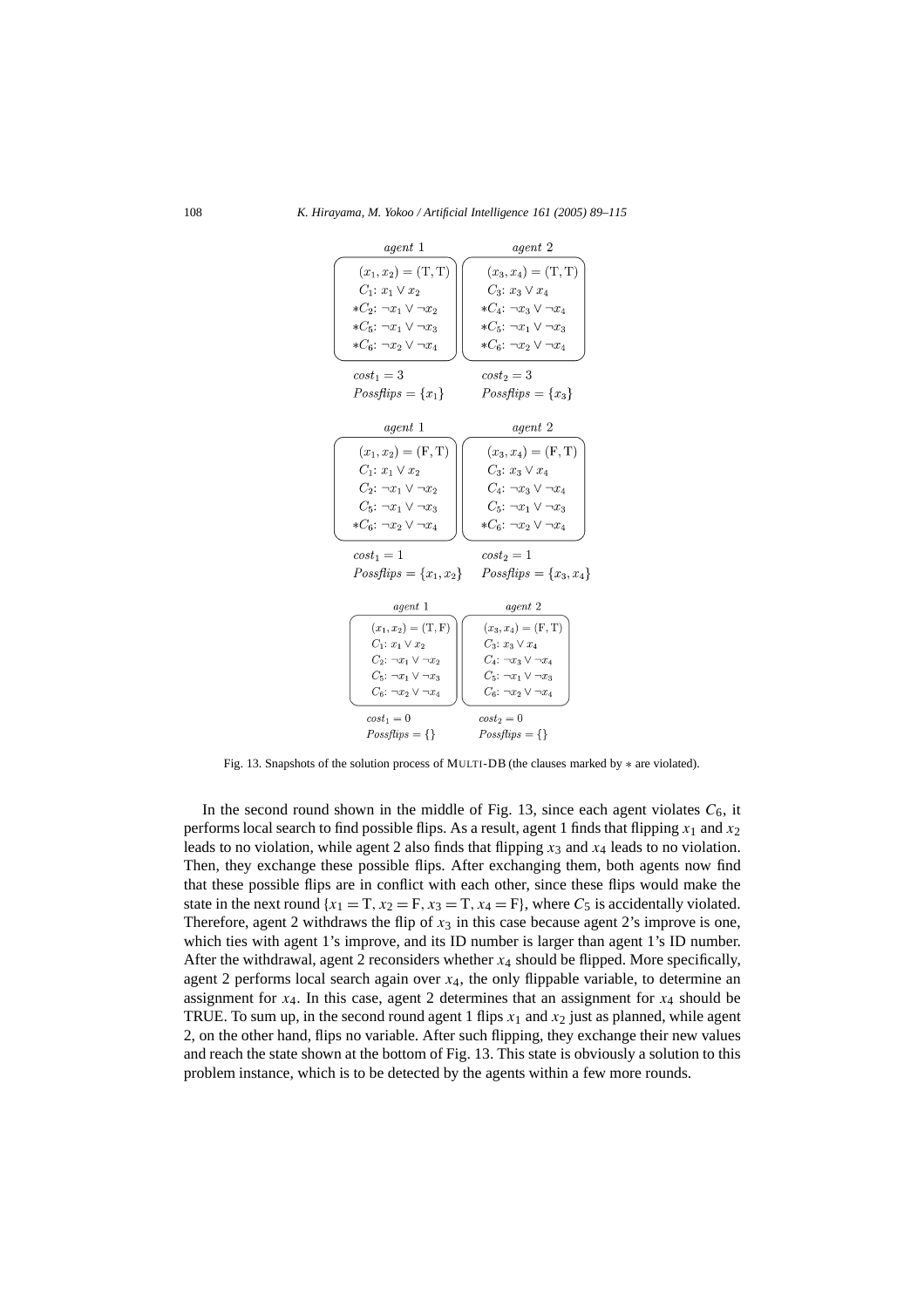#### *5.3. Stochastic variations*

The original version of MULTI-DB used *random restart*, where the agents simultaneously reinitialize a set of assignments for variables if a solution has not been discovered after a fixed number of rounds [9]. This is a simple and effective method for agents to avoid stagnation of the search caused by a bad set of initial assignments for variables. Indeed, we observed that MULTI-DB was improved by random restart with a carefully chosen cutoff round. However, it is difficult to set an appropriate cutoff round at which the agents restart randomly, since the search performance is very sensitive to the cutoff round. Moreover, when restarting, the agents waste all the effort that they have put into searching for a solution and restart their search from scratch. Clearly, this process is wasteful. Therefore, we introduce new methods for agents to avoid stagnation of the search: *random break* and *random walk*.

Random break is similar in its basic idea to  $DBA(wp)$  [27].  $DBA(wp)$  is a stochastic variation of SINGLE-DB, which proceeds as SINGLE-DB, except that when two neighboring agents have the same improve, they make local changes probabilistically (both of them may or may not change, or just one of them may change). DBA(wp) adds some randomness to SINGLE-DB but does not always ensure cost reduction. However, random break ensures cost reduction in a non-deterministic way. In this method, each agent keeps a random variable whose value is randomly chosen in each round and sends this value to its neighbors via improve messages. When two neighboring agents have the same improve, they break the tie by giving the right to make changes to the agent with the smaller value for the random variable instead of the agent with the smaller ID number. Note that, in this method, a tie break does not always occur only in one direction, since a value for the random variable varies in each round.

Random walk is a method that allows randomized up-hill moves with a fixed probability [10,18]. With a fixed probability *rw*, this method works in the following way: (1) select a currently violated clause randomly, (2) select one of the variables in the clause randomly, and (3) flip the variable. This is called a *random walk step*. We introduce random walk into our algorithm by having each agent perform a random walk step with a fixed probability. More specifically, an agent proceeds as usual, except that just before flipping some variables, with a fixed probability  $rw$  it replaces those variables with a variable determined by the random walk step and flips it. Obviously, since this new variable flip is selected with no regard as to how it contributes to the current cost, it may increase the cost.

We first combine random break with MULTI-DB and call the resultant algorithm MULTI-DB<sup>+</sup>. Then, we add random walk to MULTI-DB<sup>+</sup> and call the resultant algorithm MULTI- $DB^{++}$ .

# **6. Evaluation**

We evaluated the performance of SINGLE-DB and the family of MULTI-DB through experiments using satisfiable problem instances from the *uniform random 3-SAT* in SATLIB (http://www.satlib.org/). The *uniform random 3-SAT* is generally considered to be one of the hardest classes of the 3-SAT problem. In these experiments, to convert a SAT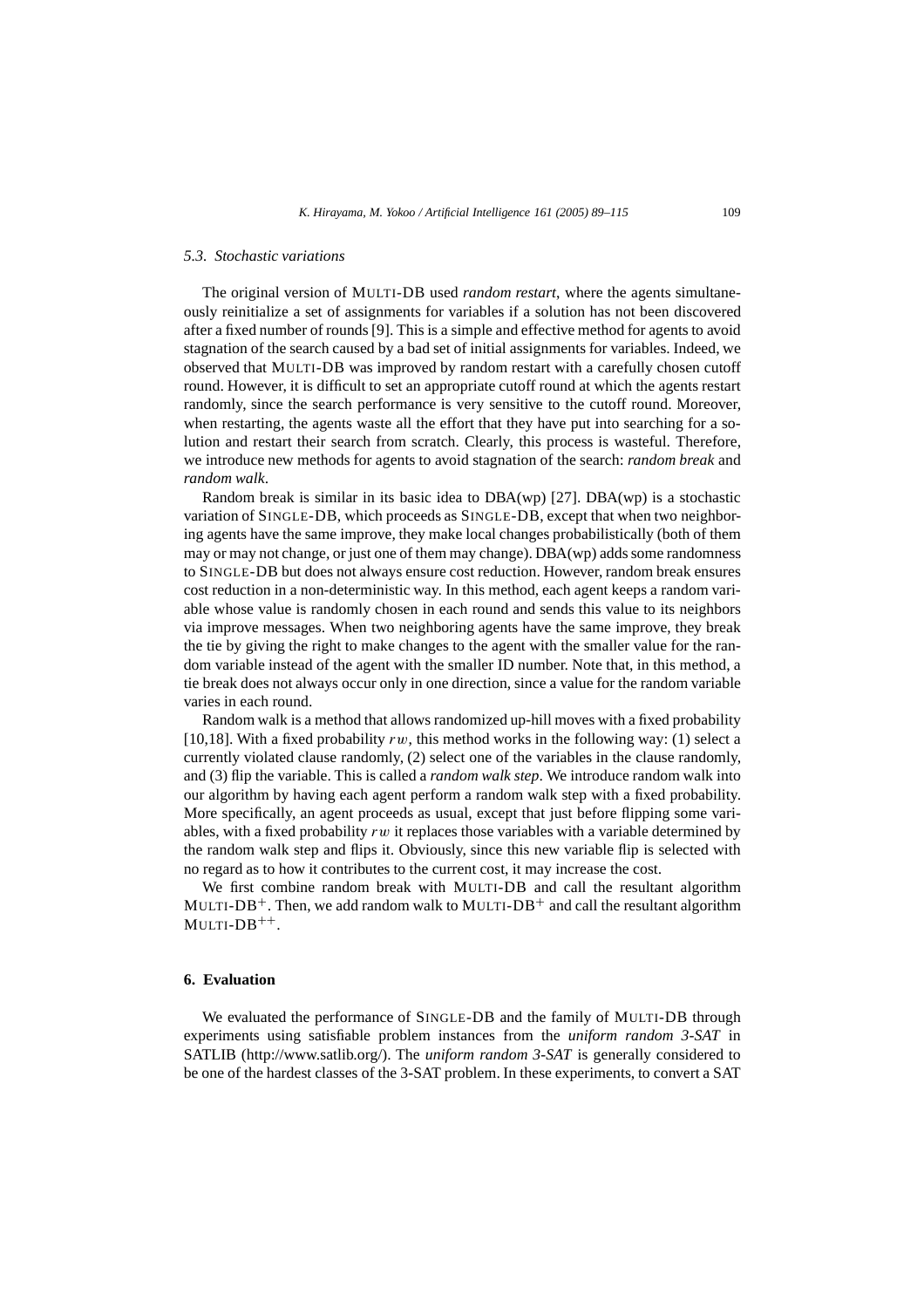problem instance into a DisSAT problem instance, we evenly partitioned *n* variables of a SAT problem instance among *k* agents and assigned each clause to all of the agents having variables in the clause.

To apply SINGLE-DB to a DisSAT problem instance in which each agent has multiple local variables and their related clauses, we used the following method: first, introduce additional *virtual* agents to distribute multiple local variables so that each resulting agent will have exactly one variable, then run SINGLE-DB for the given instance involving these virtual agents.

We compared our algorithms with MULTI-AWC [26]. MULTI-AWC is one of the most efficient algorithms for solving the DisCSP where each agent has multiple local variables and their related constraints. Just as with AWC, the performance of MULTI-AWC can be enhanced by employing an appropriate nogood learning technique. Nogood learning, however, generally requires agents to have a lot of extra memory. For example, AWC with full learning demands extra memory during algorithm execution, and such memory demand grows exponentially in the worst case. In addition, agents have to check whether the nogoods that have been learned are violated, which also requires a lot of computation to be performed. Accordingly, MULTI-AWC used in the experiments did not employ nogood learning for a fair comparison with our algorithms, which requires agents to have very little memory.

In order to implement a distributed algorithm, we have to determine an underlining distributed system on which the algorithm is executed. Although the assumption of a communication model for our algorithm is so common that we can implement the algorithm on any type of distributed system, for simplicity we used the *synchronous distributed system* in our experiments. The synchronous distributed system is a distributed system in which all of the agents repeat the *cycle* of communication and computation simultaneously [13]. One cycle consists of the following three steps: (1) all of the agents read incoming messages that were issued in the previous cycle, (2) all of the agents perform their local computation, and (3) all of the agents send messages to other agents. We implemented all of the algorithms on a simulator of the synchronous distributed system and measured the following as their communication and computation costs, respectively.

- *#cycles:* the number of cycles consumed until the agents find one solution to a DisCSP instance. Since agents communicate with each other in every cycle, the number of cycles increases with the amount of communication among agents. Thus, we regard one cycle as the unit of communication cost and used the number of cycles as the communication cost of an algorithm. Note that one round in the distributed breakout algorithms, in which the agents perform one series of WAIT\_OK and WAIT\_IMPROVE, corresponds to two cycles on this simulator.
- *#flips:* the total sum of the maximal number of flips over the agents at each cycle until the agents find one solution. More specifically, we calculate such a measure like this: at each cycle we first identify the *bottleneck agent*, which performed the maximal number of flips in its local computation, and sum all of the maximal numbers of flips over all consumed cycles. Although the amount of computation at each cycle varies among the agents, the total amount of computation is dominated by the bottleneck agents. This measure can thus be considered the computation cost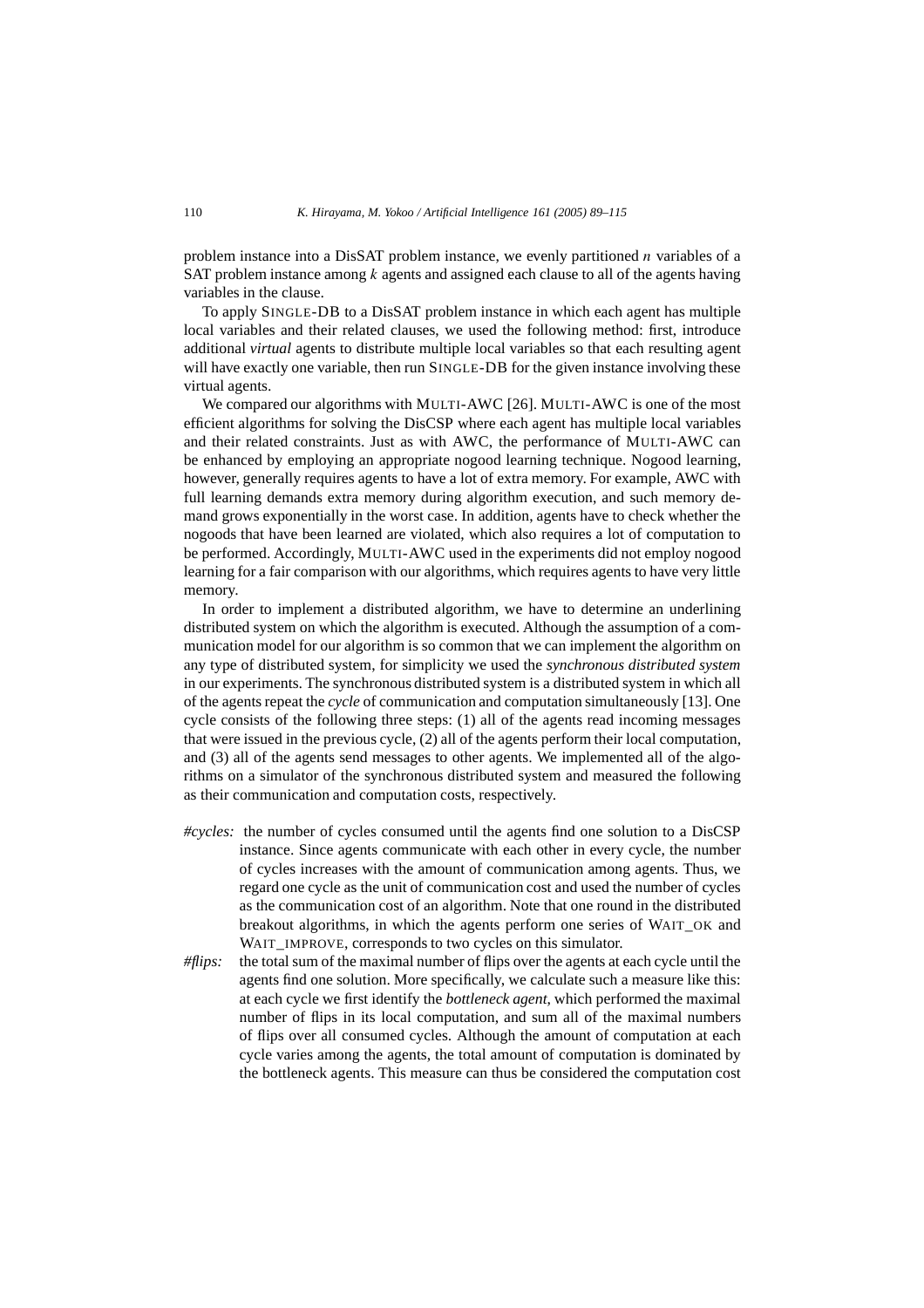of an algorithm. Note that for MULTI-AWC, we measured the total sum of the maximal number of visited search nodes (instead of the maximal number of flips) over the agents at each cycle until the agents found one solution.

We set the upper bound of the number of cycles to 5000*n*, where *n* is the total number of variables, and cut off a run if it exceeded the upper-bound cycle in order to finish our experiments within a reasonable amount of time. For a run cut off, we used #cycles and #flips at the time the run was cut off.

We set the parameters in the MULTI-DB family as follows.

- *Maxrounds* = 2500*n*. Since we cut off a run at 5000*n* cycles, we set *Maxrounds* in this way.
- *Maxflips* =  $n/k$ ,  $p = 0.3$ ,  $TL = 5$ . These are the parameters for the local search procedure, the WalkSAT variant, each agent performs. *Maxflips* specifies the number of flips each agent performs at each call of the local search procedure. Since *n* is the total number of variables and *k* is the number of agents, setting *Maxflips* in this way allows each agent to perform flips at most the number of times that corresponds to the average number of variables of each agent. The parameter  $p$  is the probability used in the WalkSAT variant, with which a variable to flip is selected randomly from a selected violated clause. The parameter *T L* is the length of the tabu list also used in the WalkSAT variant.
- $rw = 1/(5k)$ . This is a parameter only for MULTI-DB<sup>++</sup> that specifies the probability with which each agent performs a random walk step. By setting *rw* in this way, we can expect that one agent performs a random walk step for every five rounds.

In the uniform random 3-SAT in SATLIB, there are 100 satisfiable problem instances for each *n* (1000 for  $n = 100$ ). We gave one randomly chosen initial set of assignments for variables for each problem instance of each combination of *(n, k)* and made each algorithm run. Fig. 14 indicates the mean #cycles and the mean #flips over 100 (or 1000) runs for each combination of  $(n, k)$ . Table 1 indicates the ratio of runs that were successfully completed within the upper bound of the number of cycles. Note that the results of SINGLE-DB do not depend on *k*, since SINGLE-DB converts an original problem instance involving *k* agents into the one where each virtual agent has exactly one variable. From these results, we can observe the following.

On comparing MULTI-DB and MULTI-AWC, MULTI-DB is better than MULTI-AWC in all cases in terms of both the mean #cycles and the mean #flips. Moreover, the differences become greater as the number of variables increases, and MULTI-DB achieves at least one order of magnitude improvement in many cases. On the other hand, MULTI-DB obtains a lower success ratio in the following four cases:  $(n, k) = (100, 5)$ ,  $(100, 10)$ ,  $(100, 20)$ , and *(*125*,* 5*)*. These results indicate that although MULTI-DB scales up better than MULTI-AWC, it sometimes shows very poor performance regardless of the problem size. We conjecture that this poor performance of MULTI-DB is caused by its lack of randomness. Indeed, except for each agent making *Possflips* by using the WalkSAT variant, which involves some randomness, the search process of MULTI-DB is inherently deterministic.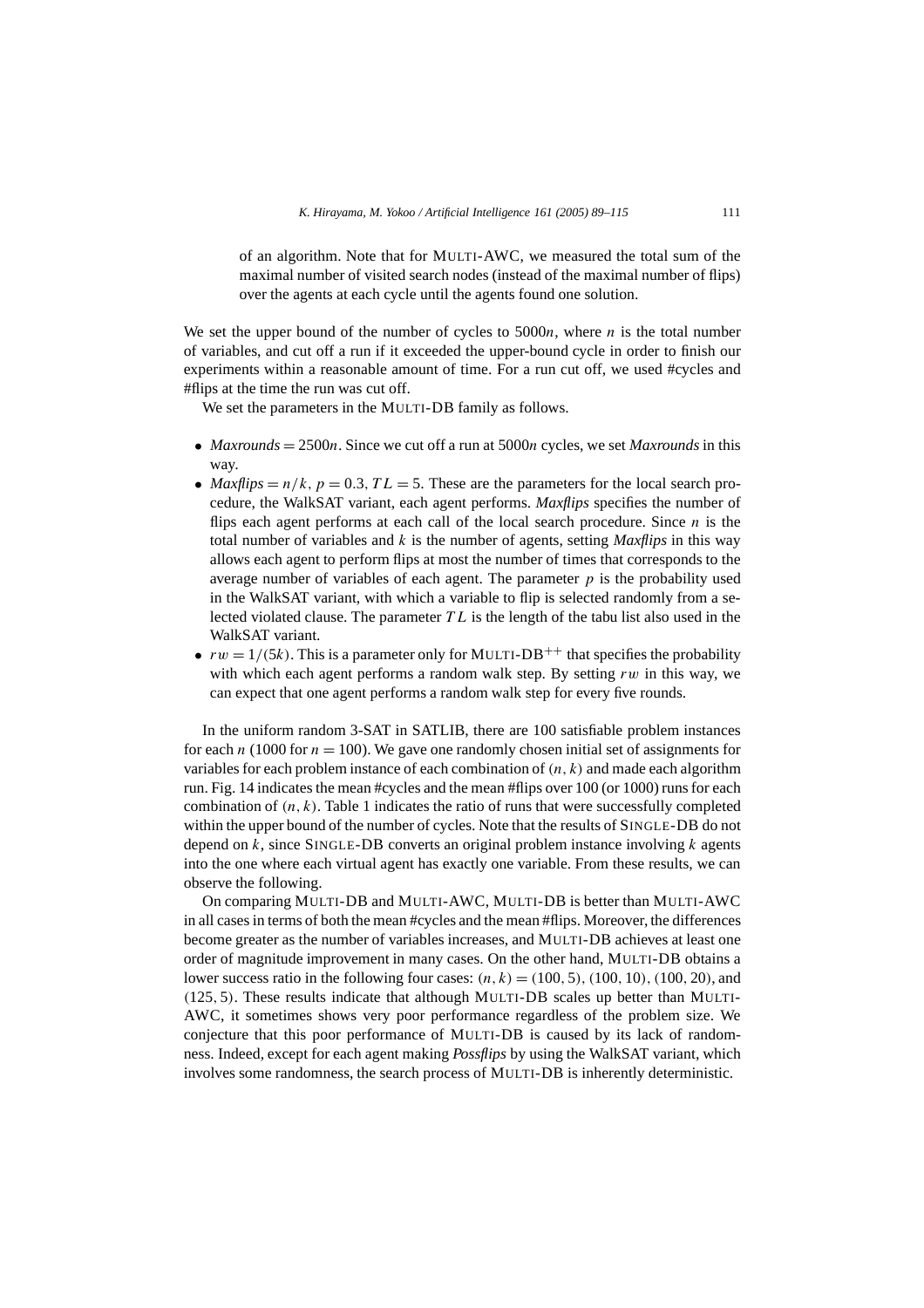

Fig. 14. Mean costs of algorithms (showing MultiAWC, MultiDB, MultiDBp, and MultiDBpp from the back to the front at every  $n/k$  and SingleDB separately from the rest at every *n*).

On comparing MULTI-DB<sup>+</sup> and MULTI-DB, we can see that MULTI-DB<sup>+</sup> is slightly better for some cases but not for others. These results are not so impressive, so it does not follow that adding only random break is effective.

On the other hand, on comparing MULTI-DB<sup>++</sup> and MULTI-DB, MULTI-DB<sup>++</sup> shows very clear performance improvement. We should point out that  $MULTI-DB++$  successfully completes its run within the upper bound of the number of cycles (5000*n* cycles) in all cases. Furthermore, for almost all cases,  $MULTI-DB$ <sup>++</sup> has fewer mean #cycles and mean #flips, with the only exception being the mean #flips for  $(n, k) = (150, 5)$ , although we can say that the difference is relatively minor. However, although the results are not shown, we also observed that in MULTI-DB<sup>++</sup> the median #cycles and #flips slightly in-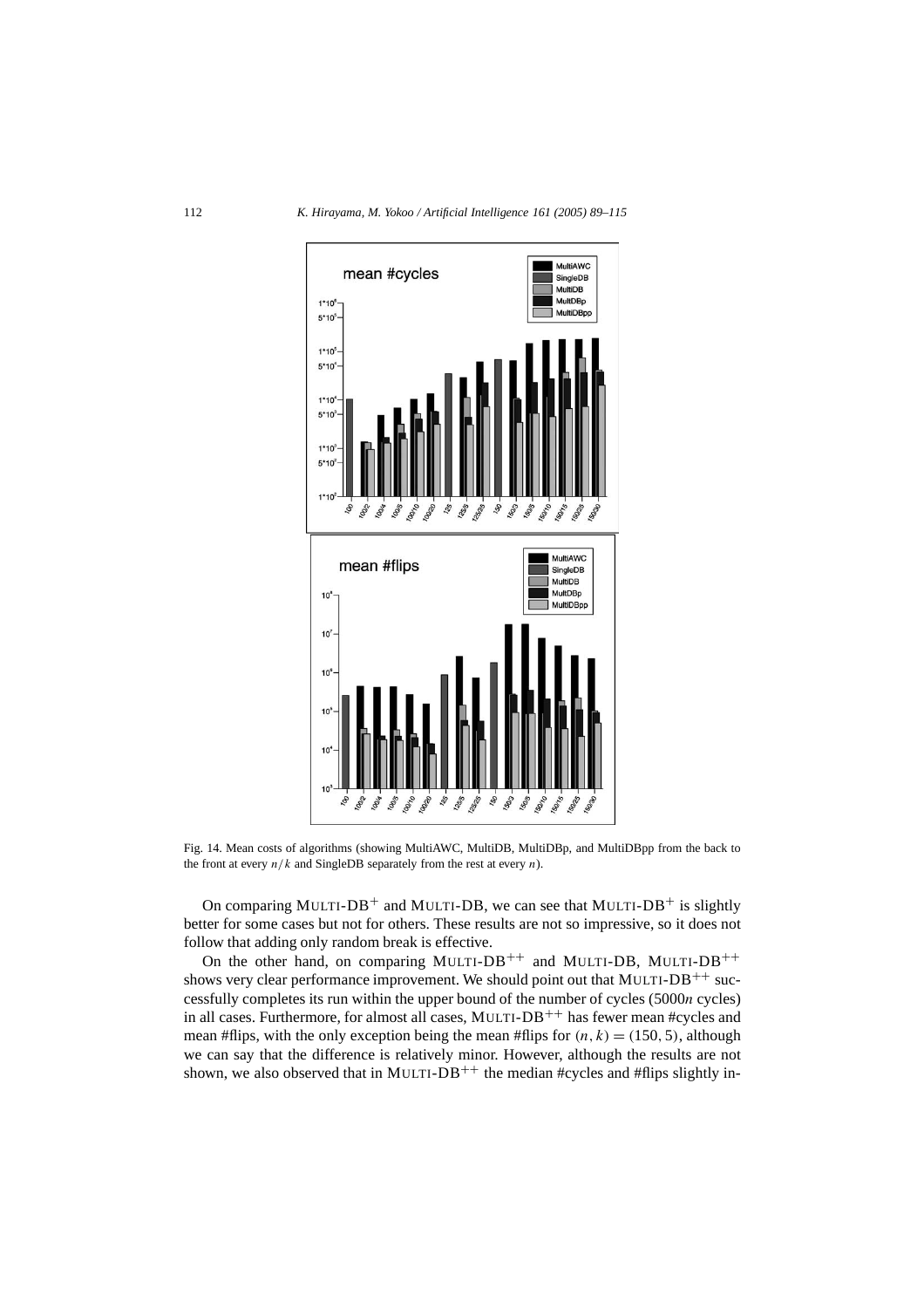| $\boldsymbol{n}$ | $\boldsymbol{k}$ | SINGLE-DB | MULTI-AWC | MULTI-DB | $MULTI-DB$ <sup>+</sup> | $MULTI-DB++$ |
|------------------|------------------|-----------|-----------|----------|-------------------------|--------------|
| 100              | 2                | 0.991     | 1.000     | 1.000    | 1.000                   | 1.000        |
|                  | 4                |           | 1.000     | 1.000    | 0.999                   | 1.000        |
|                  | 5                |           | 1.000     | 0.998    | 1.000                   | 1.000        |
|                  | 10               |           | 0.999     | 0.996    | 0.997                   | 1.000        |
|                  | 20               |           | 0.998     | 0.995    | 0.996                   | 1.000        |
| 125              | 5                | 0.98      | 1.00      | 0.99     | 1.00                    | 1.00         |
|                  | 25               |           | 0.97      | 1.00     | 0.97                    | 1.00         |
| 150              | 3                | 0.95      | 0.98      | 0.99     | 0.99                    | 1.00         |
|                  | 5                |           | 0.91      | 1.00     | 0.98                    | 1.00         |
|                  | 10               |           | 0.90      | 1.00     | 0.97                    | 1.00         |
|                  | 15               |           | 0.87      | 0.96     | 0.97                    | 1.00         |
|                  | 25               |           | 0.83      | 0.92     | 0.98                    | 1.00         |
|                  | 30               |           | 0.90      | 0.96     | 0.97                    | 1.00         |

Table 1 Success ratio on uniform random (Dis)3-SAT where *n* variables are divided by *k* agents

crease in many cases. These results suggest that the stagnation of the search processes of multiple agents, which is observed in a very few runs of MULTI-DB, can be avoided by adding random walk at the cost of slightly distracting their search processes.

On comparing SINGLE-DB and MULTI-DB, MULTI-DB is better in almost all cases in terms of both the mean #cycles and the mean #flips. The reason would be that in SINGLE-DB a *real* agent, which originally owns multiple local variables, fails to make better use of the knowledge of its local problem. By introducing additional virtual agents and distributing its multiple local variables so that each resulting agent will have one variable, a real agent obtains the applicability of SINGLE-DB but loses quick access to the knowledge of its local problem. This increases the amount of communication among the agents and thus SINGLE-DB results in deteriorated performance.

Recently, some researchers have investigated the distributed stochastic algorithm (DSA) [5,6,28]. In DSA, agents sometimes act *incoherently* in such a way that at a certain probability each agent *i* makes a local change without caring the possibility that its local change would conflict with those of neighboring agents. Among some variations of DSA, Fitzpatrick and Meertens have reported that the CFP algorithm shows the best performance on satisfiable instances of the distributed k-coloring problem [6]. In CFP, each agent acts as follows. It first randomly chooses an assignment for its variable and sends the assignment to its neighbors. Then, it repeats a sequence of steps until a termination condition is met. Each agent collects the assignments of neighbors at each step; if there are constraint violations, with probability  $\alpha$  the agent chooses an assignment giving the largest cost reduction, and with probability  $1 - \alpha$  it keeps its current assignment, after which the agent sends an assignment to its neighbors if the assignment is new. Zhang and Xing show experimental results to compare DSA and SINGLE-DB on the distributed scan scheduling problem, which can be formulated as the distributed graph coloring problem, in terms of solution quality and communication cost [28]. Their conclusion is that CFP is superior to SINGLE-DB in terms of both solution quality and communication cost. However, the distributed scan scheduling problem is an optimization problem whose goal is to minimize the total weight of violated (soft) constraints. For a decision problem whose goal is to completely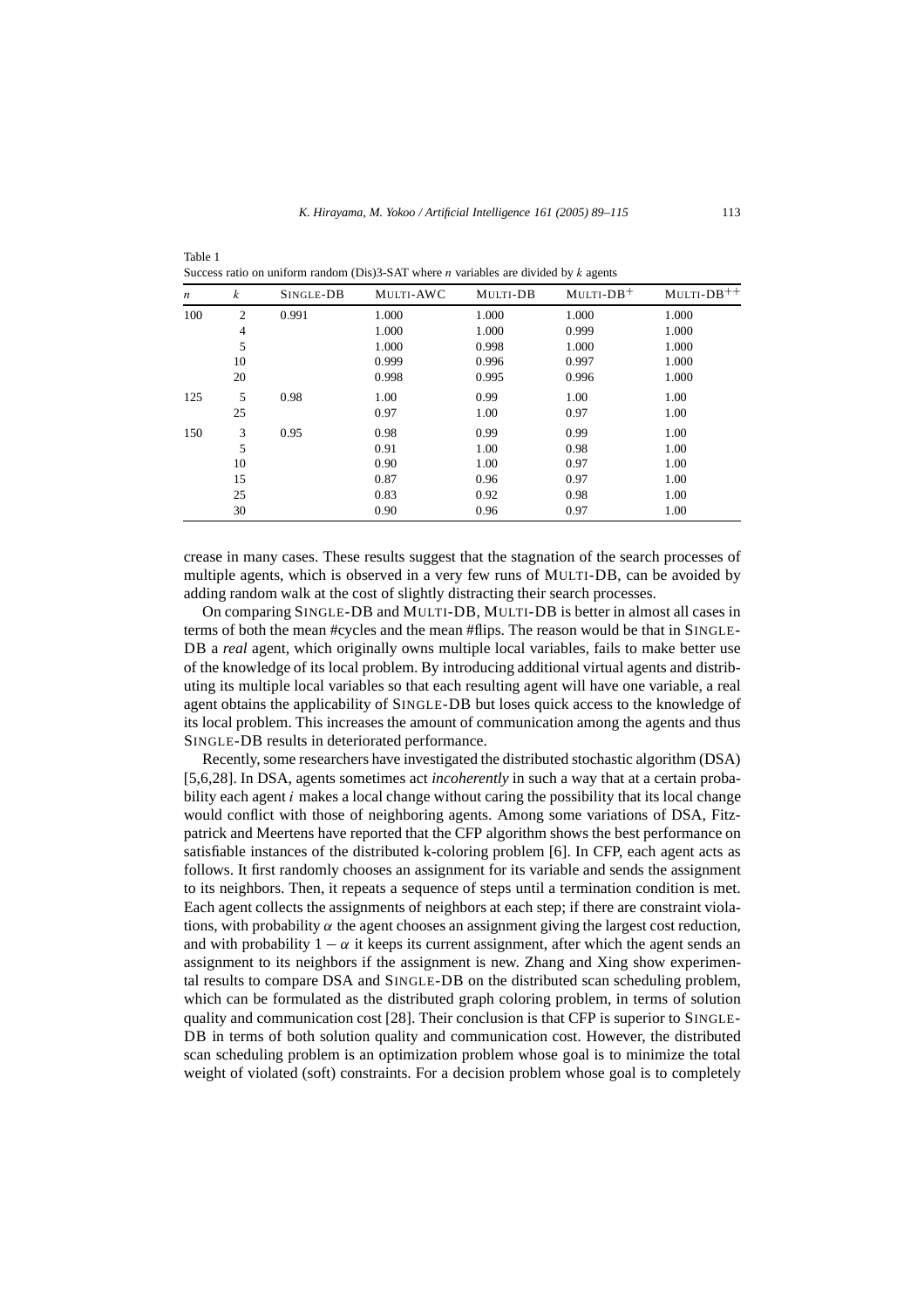| $\boldsymbol{n}$ | $\boldsymbol{k}$ | <b>CFP</b><br>$\alpha = 0.3$ | <b>CFP</b><br>$\alpha = 0.5$ | <b>CFP</b><br>$\alpha = 0.7$ |
|------------------|------------------|------------------------------|------------------------------|------------------------------|
|                  |                  |                              |                              |                              |
| 100              | 10               | 0.03                         | 0.09                         | 0.11                         |
|                  | 20               | 0.01                         | 0.00                         | 0.03                         |
| 125              | 25               | 0.00                         | 0.00                         | 0.03                         |
| 150              | 15               | 0.00                         | 0.00                         | 0.05                         |
|                  | 25               | 0.01                         | 0.01                         | 0.04                         |
|                  | 30               | 0.00                         | 0.00                         | 0.03                         |

Success ratio on uniform random (Dis)3-SAT where *n* variables are divided by *k* agents (Note: first 100 instances are tried in the  $n = 100$  case)

satisfy all of the constraints, the conclusion must be different because CFP can reach a sub-optimal solution very quickly but has no explicit technique for escaping from local minima. In fact, we adapted the CFP algorithm to the DisSAT problem and tested its performance on some sets of instances in the uniform random (Dis)3-SAT. Table 2 indicates the success ratios of the CFP algorithm within the upper bound of 5000*n* cycles when we control  $\alpha$  over 0.3, 0.5, and 0.7. From this, it is clear that the CFP algorithm rarely reaches a solution. Recall that the success ratio of MULTI- $DB^{++}$  is 1 in all cases.

#### **7. Conclusions**

We have presented the distributed breakout algorithms along with four implementations: SINGLE-DB, MULTI-DB, MULTI-DB<sup>+</sup>, and MULTI-DB<sup>++</sup>. SINGLE-DB is a distributed breakout algorithm for solving the DisCSP, where each agent has only one local variable and its related constraints. MULTI-DB, on the other hand, is another distributed breakout algorithm for solving the DisSAT problem, where each agent has multiple local variables and their related clauses. MULTI- $DB^+$  and MULTI- $DB^{++}$  are stochastic variations of MULTI-DB, where we introduce *random break* to MULTI-DB to make MULTI-DB<sup>+</sup> and *random walk* to MULTI-DB<sup>+</sup> to make MULTI-DB<sup>++</sup>. According to our experimental evaluation, SINGLE-DB, MULTI-DB, and MULTI-DB $^+$  scale up better but show very poor performance in a few cases. On the other hand,  $MULTI-DB^{++}$ , which uses random walk, shows remarkable performance improvement.

## **References**

- [1] A. Armstrong, E. Durfee, Dynamic prioritization of complex agents in distributed constraint satisfaction problems, in: Proceedings of the Fifteenth International Joint Conference on Artificial Intelligence (IJCAI-97), Nagoya, Japan, 1997, pp. 620–625.
- [2] R.J. Bayardo Jr., R.C. Schrag, Using CSP look-back techniques to solve real-world SAT instances, in: Proceedings of the Fourteenth National Conference on Artificial Intelligence (AAAI-97), Providence, RI, 1997, pp. 203–208.
- [3] C. Bessière, A. Maestre, P. Meseguer, Distributed dynamic backtracking, in: Proceedings of the IJCAI-01 Workshop on Distributed Constraint Reasoning, Seattle, WA, 2001, pp. 9–16.

Table 2